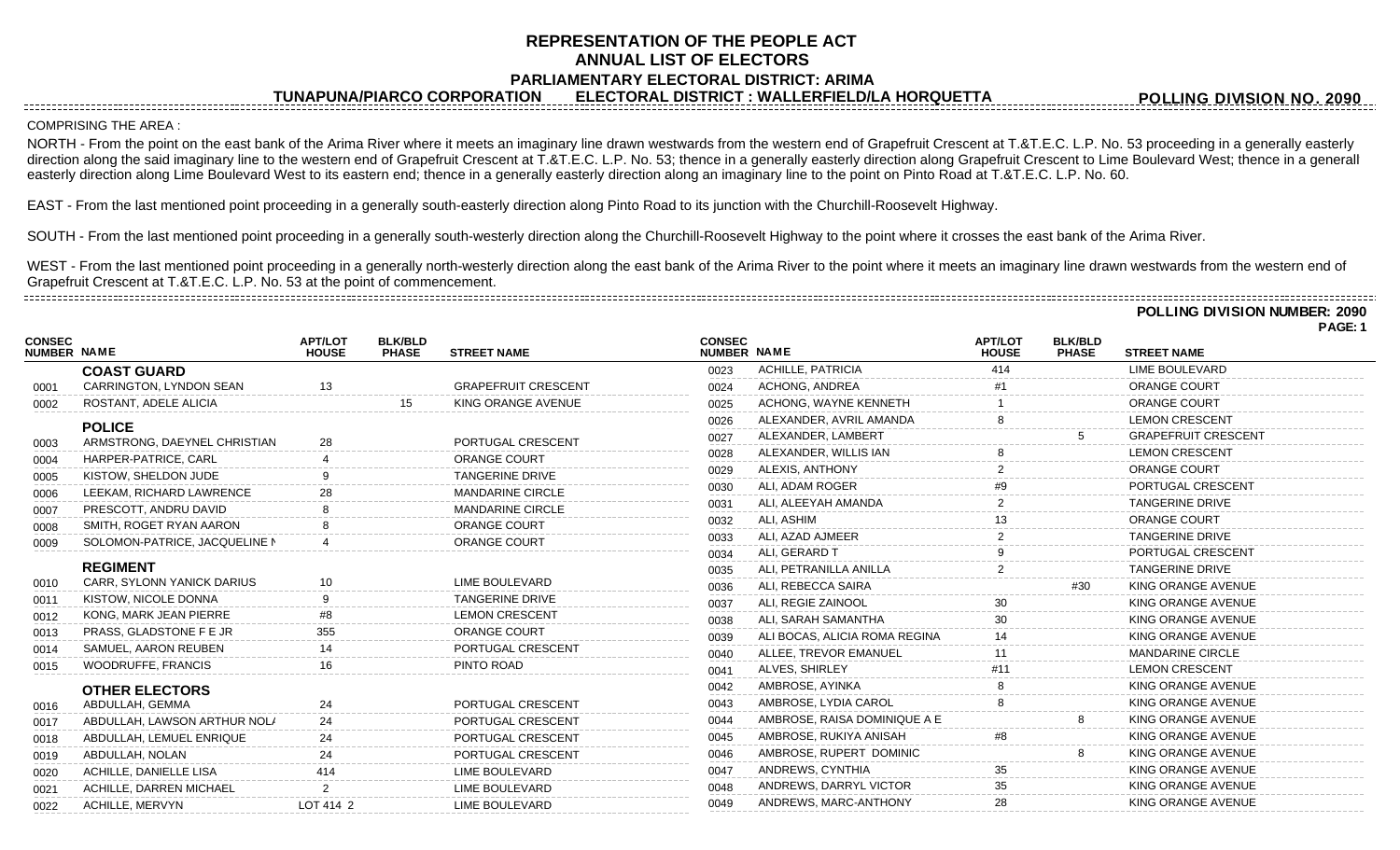|                              |                               |                                |                                |                            |                              |                                    |                                |                                |                            | . AVL.Z |
|------------------------------|-------------------------------|--------------------------------|--------------------------------|----------------------------|------------------------------|------------------------------------|--------------------------------|--------------------------------|----------------------------|---------|
| CONSEC<br><b>NUMBER NAME</b> |                               | <b>APT/LOT</b><br><b>HOUSE</b> | <b>BLK/BLD</b><br><b>PHASE</b> | <b>STREET NAME</b>         | <b>CONSEC</b><br>NUMBER NAME |                                    | <b>APT/LOT</b><br><b>HOUSE</b> | <b>BLK/BLD</b><br><b>PHASE</b> | <b>STREET NAME</b>         |         |
| 0050                         | ANDREWS, NESTOR               | 35                             |                                | KING ORANGE AVENUE         | 0094                         | BENGOCHEA, AMY JESSE JASMINE       |                                |                                | PORTUGAL CRESCENT          |         |
| 0051                         | ANDREWS, PHYLLIS MARTHA       | #27                            |                                | KING ORANGE AVENUE         | 0095                         | <b>BEST, CHRISTOPHER MIGUEL</b>    |                                |                                | <b>LEMON CRESCENT</b>      |         |
| 0052                         | ANDREWS, RAYNARD CECIL JOHN   | 35                             |                                | KING ORANGE AVENUE         | 0096                         | BETHELMY, ANDREW WINSTON           |                                |                                | KING ORANGE AVENUE         |         |
| 0053                         | ANDREWS, VALENE ALICIA        | 28                             |                                | KING ORANGE AVENUE         | 0097                         | BHAGAN, REAMONN ADRIAN             |                                |                                | <b>TANGERINE DRIVE</b>     |         |
| 0054                         | ANTOINE, ROXANNE NADINE       | 27                             |                                | <b>GRAPEFRUIT CRESCENT</b> | 0098                         | BHAGAN, REGINALD FRANK STEELI      |                                |                                | <b>TANGERINE DRIVE</b>     |         |
| 0055                         | APPARICIO-BARNES, DEBORAH     | 5                              |                                | ORANGE COURT               | 0099                         | <b>BHAGAN, RONALD FRANK</b>        |                                |                                | <b>TANGERINE DRIVE</b>     |         |
| 0056                         | ARCHIE, LIZELLE NIALA         | 37                             |                                | <b>MANDARINE CIRCLE</b>    | 0100                         | <b>BHAGGAN, VERNISSA</b>           |                                |                                | PINTO ROAD                 |         |
| 0057                         | ARMSTRONG, NICOLA NALICIA     | 28                             |                                | PORTUGAL CRESCENT          | 0101                         | BHAGGAN-CHATOOR, CRYSTAL M         |                                |                                | PINTO ROAD                 |         |
| 0058                         | ARRENDELL, DEBBIE WENDY       |                                |                                | KING ORANGE AVENUE         | 0102                         | BLUNDEN, NAPHTALI JOSEPH           |                                |                                | PORTUGAL CRESCENT          |         |
| 0059                         | ARRENDELL, PIERRE GREGORY     |                                |                                | KING ORANGE AVENUE         | 0103                         | BOBB, RICARDO FITZROY              |                                |                                | PORTUGAL CRESCENT          |         |
| 0060                         | ASINIA, KALIM IDRIS           | 15                             |                                | KING ORANGE AVENUE         | 0104                         | BOBB, WINSTON FITZROY              |                                |                                | PORTUGAL CRESCENT          |         |
| 0061                         | ASSEE, CHERISE ALAKE          | LOT3A                          |                                | PINTO ROAD                 | 0105                         | BOBB-CHANCE, DENISE                |                                |                                | PORTUGAL CRESCENT          |         |
| 0062                         | ASSEE, JEAN-MARC GERARD       | #10                            |                                | <b>TANGERINE DRIVE</b>     | 0106                         | BONALDO, LATIFAH TAMERA            |                                |                                | PORTUGAL CRESCENT          |         |
| 0063                         | ASSEE, MARK EDWARD CARLYLE    | 13                             |                                | PORTUGAL CRESCENT          | 0107                         | BORDE, FELICIA JUANITA             |                                |                                | <b>TANGERINE DRIVE</b>     |         |
| 0064                         | ATWELL, VICTOR                | 5                              |                                | <b>TANGERINE DRIVE</b>     | 0108                         | BOURNE, TALIBAH NAILAH             |                                | 10                             | PORTUGAL CRESCENT          |         |
| 0065                         | AUGUSTE, GERARD               | 33                             |                                | KING ORANGE AVENUE         | 0109                         | BOURNE-HERNANDEZ, GENETE AM        | 10                             |                                | PORTUGAL CRESCENT          |         |
| 0066                         | AUGUSTE, JEVAUGHN CUTHBERT    | #33                            |                                | KING ORANGE AVENUE         | 0110                         | <b>BOVELL, ADONIA</b>              | #19                            |                                | KING ORANGE AVENUE         |         |
| 0067                         | AUGUSTE, MARGARET             | 33                             |                                | KING ORANGE AVENUE         | 0111                         | BOVELL, ADONIS MIGUEL ALLAN        | 19                             |                                | KING ORANGE AVENUE         |         |
| 0068                         | AUGUSTE, RUELLE DWAYNE GERAI  | 33                             |                                | KING ORANGE AVENUE         | 0112                         | <b>BOVELL, EASTLYN</b>             | 19                             |                                | KING ORANGE AVENUE         |         |
| 0069                         | AVATAR, INDRANI               | 18                             |                                | PORTUGAL CRESCENT          | 0113                         | <b>BOVELL, JOSEPH ALBERT</b>       | # 19                           |                                | KING ORANGE AVENUE         |         |
| 0070                         | AYERS, CLAIRE ONICA TAMISHA   | 17                             |                                | KING ORANGE AVENUE         | 0114                         | BOVELL, LEMA NORETTA               | 19                             |                                | KING ORANGE AVENUE         |         |
| 0071                         | AYERS, SHERWYN LYNDON         | 17                             |                                | KING ORANGE AVENUE         | 0115                         | BOVELL, NYRON KENWYN A             |                                | 19                             | KING ORANGE AVENUE         |         |
| 0072                         | BALDEO-WARREN, RACHAEL CAND   |                                |                                | <b>MANDARINE CIRCLE</b>    | 0116                         | BOVELL, ROSETTA ANNA               | 19                             |                                | KING ORANGE AVENUE         |         |
| 0073                         | BALGOBIN, NARISHA             |                                |                                | TANGERINE DRIVE            | 0117                         | <b>BOVELL HECTOR, MARC-ANTHONI</b> | 19                             |                                | KING ORANGE AVENUE         |         |
| 0074                         | BALGOBIN, VIKESH              |                                |                                | <b>TANGERINE DRIVE</b>     | 0118                         | BRISBANE, SULAND HERMILLIA         |                                |                                | <b>MANDARINE CIRCLE</b>    |         |
| 0075                         | <b>BALGOBIN, VISHNU</b>       |                                |                                | <b>TANGERINE DRIVE</b>     | 0119                         | <b>BURROUGHS, BERTRAM KENNETH</b>  |                                |                                | <b>LEMON CRESCENT</b>      |         |
| 0076                         | BALGOBIN-PERSAD, KAVITA       |                                |                                | TANGERINE DRIVE            | 0120                         | CAESAR, ARNIM PEDRO                | 29                             |                                | <b>MANDARINE CIRCLE</b>    |         |
| 0077                         | BALLOO, DAVID ISHMAEL         |                                |                                | PORTUGAL CRESCENT          | 0121                         | CAESAR, KEENAN ADRIAN              | #29                            |                                | <b>MANDARINE CIRCLE</b>    |         |
| 0078                         | BALLOO, JAMEEL RISHI          |                                |                                | PORTUGAL CRESCENT          | 0122                         | CAESAR, KYLE AARON                 | 29                             |                                | <b>MANDARINE CIRCLE</b>    |         |
| 0079                         | <b>BALLOO, MICHELLE ABIDA</b> |                                |                                | PORTUGAL CRESCENT          | 0123                         | CALLENDER, KARLINE C               | LOT E                          |                                | <b>GRAPEFRUIT CRESCENT</b> |         |
| 0080                         | BALLOO, NALISHA AMINA         |                                |                                | PORTUGAL CRESCENT          | 0124                         | CAMPBELL, CANDICE NNIKA            |                                |                                | <b>MANDARINE CIRCLE</b>    |         |
| 0081                         | <b>BALLOO, RICKY IMRAN</b>    |                                |                                | PORTUGAL CRESCENT          | 0125                         | CAMPBELL, KHARY LEIGHTON           |                                |                                | <b>MANDARINE CIRCLE</b>    |         |
| 0082                         | BALLOO, SHERRIFA SANDRA       |                                |                                | PORTUGAL CRESCENT          | 0126                         | CAMPBELL, KYLE DWAYNE C            | 32                             |                                | PORTUGAL CRESCENT          |         |
| 0083                         | BALLOO, ZINORA CAMILLE        |                                |                                | PORTUGAL CRESCENT          | 0127                         | CARIMBOCAS, DANIELLE J P           | #25                            |                                | <b>GRAPEFRUIT CRESCENT</b> |         |
| 0084                         | BALLOO-BENGOCHEA, ZORIDA ANN  |                                |                                | PORTUGAL CRESCENT          | 0128                         | CARIMBOCAS, JOSEPH                 | 25                             |                                | <b>GRAPEFRUIT CRESCENT</b> |         |
| 0085                         | BALOO, AMANDA VANDANA         |                                |                                | PORTUGAL CRESCENT          | 0129                         | CARR, GEORGE                       |                                |                                | LIME BOULEVARD             |         |
|                              | BALRAJ, RENA MOHANIE          |                                |                                | <b>TANGERINE DRIVE</b>     |                              | CARR, LYNETTE                      | 10                             |                                | LIME BOULEVARD             |         |
| 0086                         | BARNES, STANLEY JAMES         |                                |                                | ORANGE COURT               | 0130                         | CARRINGTON, TABETTA STACEY K       | 13                             |                                | <b>GRAPEFRUIT CRESCENT</b> |         |
| 0087                         | BART-LAYNE, MARILYN           | 22                             |                                | KING ORANGE AVENUE         | 0131                         | CASHE, MARK WILLIS                 |                                |                                | KING ORANGE AVENUE         |         |
| 0088                         | BASHAY, DAVID                 | 34                             |                                | KING ORANGE AVENUE         | 0132                         | CASHE-AMBROSE, JACQUELINE CR       | 32                             | 32                             | KING ORANGE AVENUE         |         |
| 0089                         | <b>BASHAY, JOSEPHINE</b>      | 34                             |                                | KING ORANGE AVENUE         | 0133                         | CELESTIN-THOMPSON, CHERYL          |                                |                                | <b>MANDARINE CIRCLE</b>    |         |
| 0090                         | BASHAY-BADAL, DEANDRA DAVANN  |                                |                                | KING ORANGE AVENUE         | 0134                         | <b>CHARLES, ACKEEM ASINIA</b>      | 31                             |                                | PINTO ROAD                 |         |
| 0091                         |                               | 34                             |                                |                            | 0135                         |                                    | # 4                            |                                |                            |         |
| 0092                         | BEHARRY-JAMES, LIZA           | 20                             |                                | PORTUGAL CRESCENT          | 0136                         | CHARLES, DAMIEN KEVON              | #29                            |                                | PORTUGAL CRESCENT          |         |
| 0093                         | BELASCO, GABRIEL JOEL LUCIAN  | 17                             |                                | PORTUGAL CRESCENT          | 0137                         | CHARLES, DANELLE LA TOYA           |                                |                                | PINTO ROAD                 |         |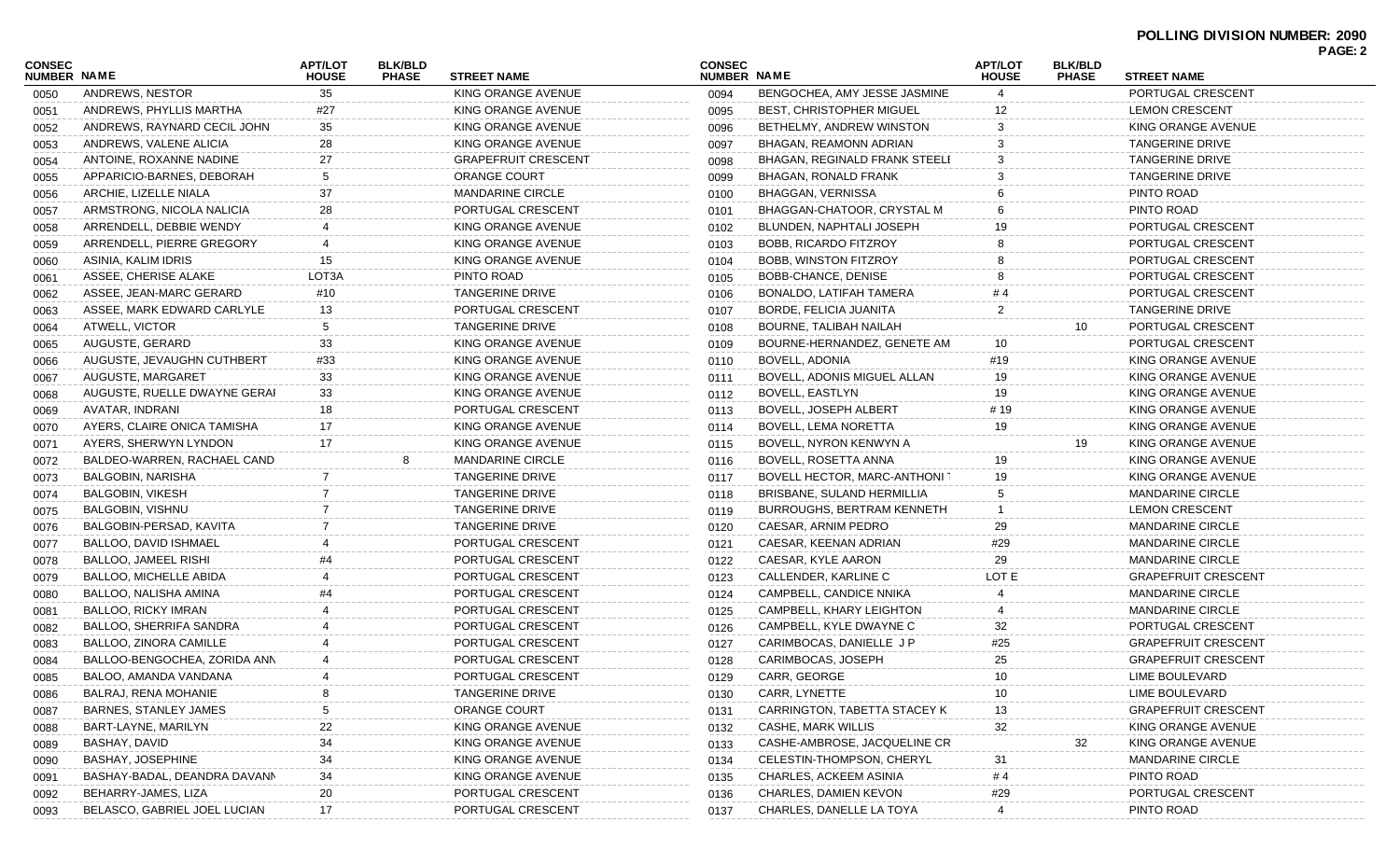## **POLLING DIVISION NUMBER: 2090**

| <b>CONSEC</b><br>NUMBER NAME |                                 | <b>APT/LOT</b><br><b>HOUSE</b> | <b>BLK/BLD</b><br><b>PHASE</b> | <b>STREET NAME</b>         | <b>CONSEC</b><br>NUMBER NAME |                                  | <b>APT/LOT</b><br><b>HOUSE</b> | <b>BLK/BLD</b><br><b>PHASE</b> | <b>STREET NAME</b>         |
|------------------------------|---------------------------------|--------------------------------|--------------------------------|----------------------------|------------------------------|----------------------------------|--------------------------------|--------------------------------|----------------------------|
| 0138                         | CHARLES, DUANE ASINIA           |                                |                                | PINTO ROAD                 | 0182                         | EDWARDS-LAPTISTE, LORRIS         | 5                              |                                | PORTUGAL CRESCENT          |
| 0139                         | <b>CHARLES, JEANETTE</b>        | 29                             |                                | PORTUGAL CRESCENT          | 0183                         | EUGENE, JANE                     | 25                             |                                | PORTUGAL CRESCENT          |
| 0140                         | <b>CHARLES, JEZELLE ESTHER</b>  |                                |                                | <b>TANGERINE DRIVE</b>     | 0184                         | FARES, THAÍS ZAKIYA              |                                |                                | KING ORANGE AVENUE         |
| 0141                         | CHARLES, LEILA                  |                                |                                | <b>MANDARINE CIRCLE</b>    | 0185                         | <b>FARRIER, JEROD</b>            |                                |                                | <b>GRAPEFRUIT CRESCENT</b> |
| 0142                         | <b>CHARLES, MABEL</b>           | 10                             |                                | PINTO ROAD                 | 0186                         | <b>FARRIER, JEROLD</b>           |                                |                                | <b>GRAPEFRUIT CRESCENT</b> |
| 0143                         | <b>CHARLES, SIMEON JASON</b>    |                                |                                | <b>MANDARINE CIRCLE</b>    | 0187                         | <b>FARRIER, SASHA</b>            |                                |                                | <b>GRAPEFRUIT CRESCENT</b> |
| 0144                         | CHARLES-CAESAR, TRACEY VOLET    | 29                             |                                | <b>MANDARINE CIRCLE</b>    | 0188                         | <b>FARRIER, SASTRI</b>           |                                |                                | <b>GRAPEFRUIT CRESCENT</b> |
| 0145                         | CHARLES-FARRAY, JANINE AYANA    |                                |                                | <b>GRAPEFRUIT CRESCENT</b> | 0189                         | FAURE RAMDASS, ALVARO ALEJAN     |                                |                                | <b>TANGERINE DRIVE</b>     |
| 0146                         | CHARLES-PAMPHILLE, LYNDELL      |                                |                                | LIME BOULEVARD             | 0190                         | FLAVIGNY, GLENDA HYACINTH        |                                |                                | <b>GRAPEFRUIT CRESCENT</b> |
| 0147                         | CHEE YOUNG, ANTHONY             | 19                             |                                | <b>GRAPEFRUIT CRESCENT</b> | 0191                         | FORD-CARIMBOCAS, HERMINA         |                                | 25                             | <b>GRAPEFRUIT CRESCENT</b> |
| 0148                         | <b>CHUNG, DARRIN MICHAEL</b>    | 17                             |                                | <b>MANDARINE CIRCLE</b>    | 0192                         | <b>FORGENIE, RUSSELL</b>         | 18                             |                                | LIME BOULEVARD             |
| 0149                         | CHUNG, DENISE                   |                                |                                | <b>MANDARINE CIRCLE</b>    | 0193                         | FRANCIS, KATHY ANN L A           | # 18                           |                                | LIME BOULEVARD             |
| 0150                         | CHUNG, MICHAEL PAUL             | 17                             |                                | <b>MANDARINE CIRCLE</b>    | 0194                         | <b>FRANCIS, STEPHEN NAPHTALI</b> |                                |                                | KING ORANGE AVENUE         |
| 0151                         | CORREIA, MEGAN LEE ELIZABETH F  | #38                            |                                | <b>MANDARINE CIRCLE</b>    | 0195                         | FRIDY-ANDREWS, KAREN DEBORAH     |                                |                                | KING ORANGE AVENUE         |
| 0152                         | <b>CORREIA, ROBERT</b>          | 38                             |                                | <b>MANDARINE CIRCLE</b>    | 0196                         | <b>GARCIA, JOSEPH</b>            | 12                             |                                | <b>MANDARINE CIRCLE</b>    |
| 0153                         | <b>CORRIAN, ETHELBERT</b>       | 436                            |                                | <b>GRAPEFRUIT CRESCENT</b> | 0197                         | GEORGE, ABI GAIL KATHY-ANN       | 26                             |                                | <b>MANDARINE CIRCLE</b>    |
| 0154                         | <b>CORRIAN, LESTER AUGUSTUS</b> | 23                             |                                | <b>GRAPEFRUIT CRESCENT</b> | 0198                         | GIBBONS, ANTHONY COURTNEY        | 14                             |                                | LIME BOULEVARD             |
| 0155                         | CUMMINS, ANGELIQUE ANASTACIA    | LOT E                          |                                | <b>GRAPEFRUIT CRESCENT</b> | 0199                         | GIBBONS, BARRY JOHN              | #14                            |                                | LIME BOULEVARD             |
| 0156                         | CUNIN. JADE KRISANNE VINESHA    |                                |                                | <b>GRAPEFRUIT CRESCENT</b> | 0200                         | GIBSON, JENEL A                  | 293                            |                                | <b>MANDARINE CIRCLE</b>    |
| 0157                         | <b>CUPID, MARK ANTHONY</b>      | 24                             |                                | <b>MANDARINE CIRCLE</b>    | 0201                         | GITTENS, CATHERINE               |                                |                                | PINTO ROAD                 |
| 0158                         | CUPID, SELWYN RENROY            | 24                             |                                | <b>MANDARINE CIRCLE</b>    | 0202                         | GITTENS, COLEEN PORSHA           | 10                             |                                | PINTO ROAD                 |
| 0159                         | <b>CYRUS, DERYCK WILFRED</b>    | 42                             |                                | PORTUGAL CRESCENT          | 0203                         | GITTENS, WALLACE JUNIOR TREVO    | 10                             |                                | PINTO ROAD                 |
| 0160                         | CYRUS, RESHAWNA ARIELLE         |                                | 42                             | PORTUGAL CRESCENT          | 0204                         | <b>GLENN-CYRUS, MICHELLE H</b>   | 42                             |                                | PORTUGAL CRESCENT          |
| 0161                         | DALEY, LESLEY NIKEISHA MARIA    | 18                             |                                | PINTO ROAD                 | 0205                         | GOBIN, LEELAH TARA               | 13                             |                                | ORANGE COURT               |
| 0162                         | DALEY, LESLIE                   | 18                             |                                | PINTO ROAD                 | 0206                         | <b>GOBIN, LISA</b>               |                                |                                | ORANGE COURT               |
| 0163                         | DAVIS, TONEY-MARC THEODORE      |                                | 32                             | KING ORANGE AVENUE         | 0207                         | GONZALES, EMELDA LEONALDO        |                                |                                | PORTUGAL CRESCENT          |
| 0164                         | DE FREITAS, CARROL TERRY        |                                |                                | <b>GRAPEFRUIT CRESCENT</b> | 0208                         | GOODING, LYNDON CHE              |                                |                                | <b>MANDARINE CIRCLE</b>    |
| 0165                         | DE FREITAS, WILMA MARJORIE      |                                |                                | <b>GRAPEFRUIT CRESCENT</b> | 0209                         | GRANNUM, ALYSON HILARIA          | 2 A                            |                                | <b>LEMON CRESCENT</b>      |
| 0166                         | DE FREITAS CHARLES, MARVA       |                                |                                | <b>GRAPEFRUIT CRESCENT</b> | 0210                         | <b>GRANT, KEISHA JANELLE</b>     |                                |                                | <b>MANDARINE CIRCLE</b>    |
| 0167                         | DE MERIEUX, KEEGAN ANWAR        | $12 \overline{ }$              |                                | KING ORANGE AVENUE         | 0211                         | GRAY, SHERRY-ANN SALISHA         |                                |                                | PORTUGAL CRESCENT          |
| 0168                         | DE SILVA, ASTRA JANELLE RAVEN   | #54                            |                                | PINTO ROAD                 | 0212                         | GREENIDGE, AUGUSTINE             | 27                             |                                | <b>GRAPEFRUIT CRESCENT</b> |
| 0169                         | DE SILVA, ROBERT GARNET         | 13                             |                                | KING ORANGE AVENUE         | 0213                         | GRIFFITH, KEVON EDWARD           |                                |                                | <b>LEMON CRESCENT</b>      |
| 0170                         | DE SILVA HANOVER, SIMONE TRAC   | 13                             |                                | KING ORANGE AVENUE         | 0214                         | <b>GRIFFITH, LOCKSLEY HORACE</b> |                                |                                | <b>LEMON CRESCENT</b>      |
| 0171                         | DINDIAL, MELISSA APPLELONIA     | #7                             |                                | KING ORANGE AVENUE         | 0215                         | <b>GRIFFITH, YVETTE</b>          |                                |                                | <b>LEMON CRESCENT</b>      |
| 0172                         | DOUGLASS-MANGROO, SHARON        | 36                             |                                | <b>MANDARINE CIRCLE</b>    | 0216                         | GUY, ANSEL                       |                                |                                | PORTUGAL CRESCENT          |
| 0173                         | DRAKE-SOVERALL, ANN CRYSTAL     | 18                             |                                | MANDARINE CIRCLE           | 0217                         | GUY, EPHRAIM JAMAAL              | APT12                          |                                | PORTUGAL CRESCENT          |
| 0174                         | DU BOULET, JACQUELINE           |                                |                                | PORTUGAL CRESCENT          | 0218                         | GUY, MARGARET MARY               |                                |                                | PORTUGAL CRESCENT          |
| 0175                         | DUKE-PAUL, ARLENE               |                                | 18                             | PINTO ROAD                 | 0219                         | GUY, SHAWN BRAHANA               |                                |                                | <b>MANDARINE CIRCLE</b>    |
| 0176                         | DUNCAN, BRYANNA JUSTINE N       |                                |                                | <b>GRAPEFRUIT CRESCENT</b> | 0220                         | HACKSHAW, ADRIAN PAUL D          |                                | 21                             | <b>GRAPEFRUIT CRESCENT</b> |
| 0177                         | DUNCAN, CÉDÉZ ASET              |                                |                                | LIME BOULEVARD             | 0221                         | HACKSHAW, ALDA ELIZABETH         | 10                             |                                | <b>MANDARINE CIRCLE</b>    |
| 0178                         | DYETTE, L'SEAN YOHANCE          |                                |                                | <b>GRAPEFRUIT CRESCENT</b> | 0222                         | HACKSHAW, CHRYS JOANNA LESLE     | 10                             |                                | <b>MANDARINE CIRCLE</b>    |
| 0179                         | DYETTE, SHAVURN YUSUF           |                                |                                | <b>GRAPEFRUIT CRESCENT</b> | 0223                         | HACKSHAW, CLARE ANDREA M         | #10                            |                                | <b>MANDARINE CIRCLE</b>    |
| 0180                         | EDWARDS, STEPHEN GABRIEL JOH    | #24                            |                                | KING ORANGE AVENUE         | 0224                         | HACKSHAW, DOREEN                 | 21                             |                                | <b>GRAPEFRUIT CRESCENT</b> |
| 0181                         | EDWARDS, STEVEN KURT            | #24                            |                                | KING ORANGE AVENUE         | 0225                         | HERNANDEZ, CLARIE                | 19                             |                                | PORTUGAL CRESCENT          |

**PAGE: 3**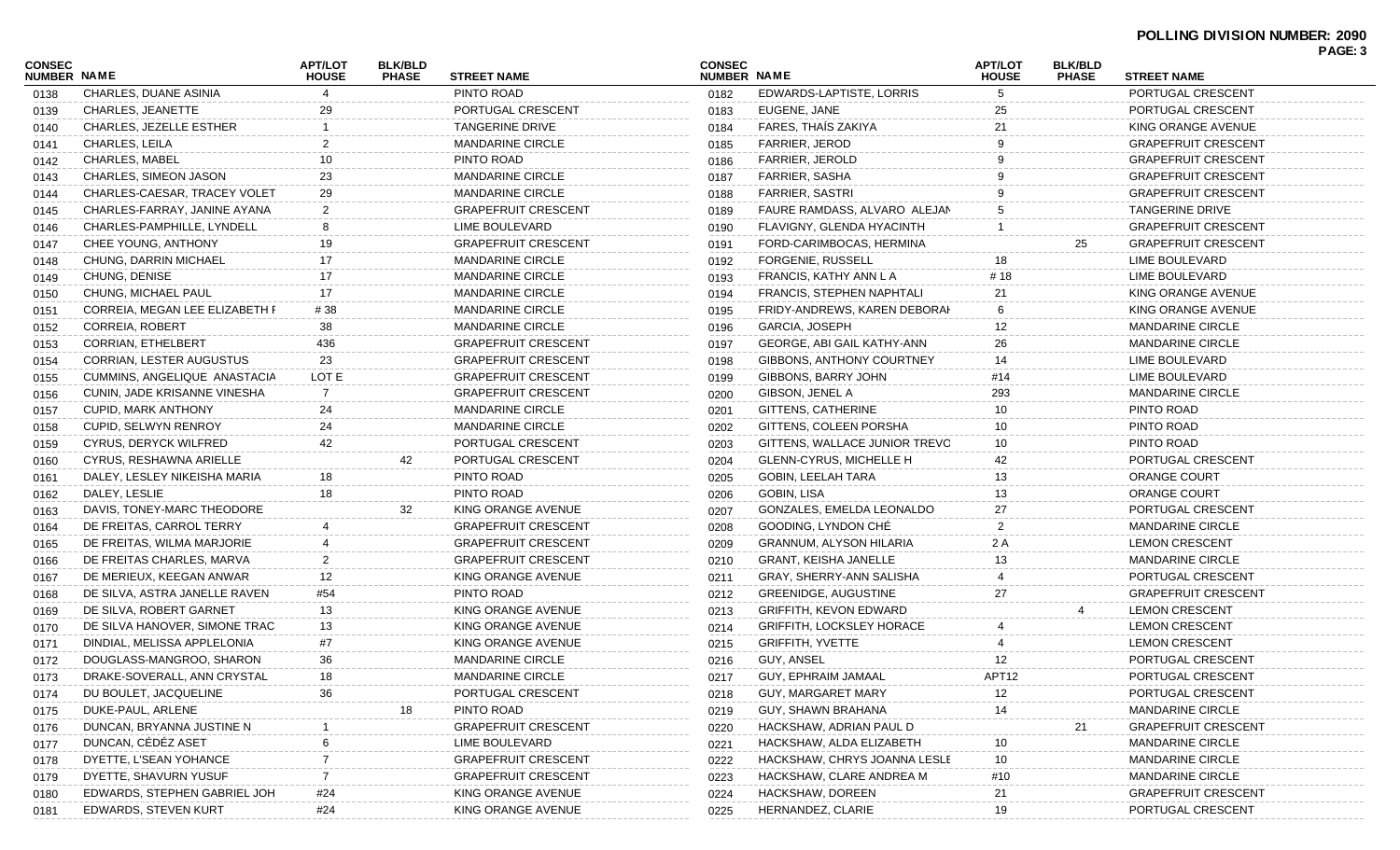| HERNANDEZ, CORDELL FRANCIS P<br>11<br><b>LEMON CRESCENT</b><br>JOSEPH, ROGER<br>5<br><b>LEMON CRESCENT</b><br>0270<br>0226<br>HERNANDEZ, PETER<br>LOT295<br><b>MANDARINE CIRCLE</b><br>JOSEPH, TIFFINY ELIZABETH S<br><b>LEMON CRESCENT</b><br>0271<br>0227<br>HERNANDEZ, SHANELLE MARY<br><b>LEMON CRESCENT</b><br>JOSEPH-MELONEY, JOANNA E<br><b>LEMON CRESCENT</b><br>11<br># 5<br>0272<br>0228<br>HERNANDEZ, TERRANCE<br><b>LEMON CRESCENT</b><br>JOYEAU-CAMPBELL, ELMA B<br><b>MANDARINE CIRCLE</b><br>0273<br>0229<br>11<br>HERNANDEZ-MATHISON, PATRICIA<br><b>LEMON CRESCENT</b><br>KEUNG FATT, REBECA<br>3<br><b>GRAPEFRUIT CRESCENT</b><br>0274<br>0230<br>HEZEKIAH, MARIANA WANDA<br>15<br><b>GRAPEFRUIT CRESCENT</b><br>KEUNG FATT, RUBY<br><b>GRAPEFRUIT CRESCENT</b><br>0275<br>0231<br><b>GRAPEFRUIT CRESCENT</b><br>KEUNG FATT. SAUL ROGER<br><b>GRAPEFRUIT CRESCENT</b><br>HEZEKIAH, WINSTON ANCIL M<br>0276<br>0232<br>15<br>HOPE-DYETTE, SHARON<br><b>GRAPEFRUIT CRESCENT</b><br>KHAN, AMRAL FAROUK<br>37<br>KING ORANGE AVENUE<br>0277<br>0233<br>PORTUGAL CRESCENT<br>KHAN, SALISHA SHARLEEN<br>37<br>KING ORANGE AVENUE<br>HOSEIN, HYCLIFFE<br>11<br>0278<br>0234<br>HOSEIN-PEREIRA, HASSINA<br><b>TANGERINE DRIVE</b><br>KHAN, SUCELLA<br>KING ORANGE AVENUE<br>304<br>0279<br>0235<br>HOWE, CELIA<br><b>MANDARINE CIRCLE</b><br>KHAN, SYLVIA<br>0280<br>37<br>KING ORANGE AVENUE<br>0236<br>HUDSON, CLAUDETTE HONORA<br>KHAN, SYREETA SELINA<br>PORTUGAL CRESCENT<br>0281<br>KING ORANGE AVENUE<br>0237<br>HUDSON, MAURICE ARNOLD VICTO<br>PORTUGAL CRESCENT<br>KHAN-ALI, MARLEKHA<br><b>MANDARINE CIRCLE</b><br>3<br>0282<br>#19<br>0238<br>HUDSON, MICAH LISALI GORGOIA<br>PORTUGAL CRESCENT<br>KISSOON-PERCIVAL, SUMINTRA<br><b>MANDARINE CIRCLE</b><br>0283<br>0239<br>HUDSON-VOISIN, MICHELLE HELEN<br>3<br>PORTUGAL CRESCENT<br>KISTOW, CANDICE ANNALISA R<br>LIME BOULEVARD<br>0284<br>0240<br><b>HUGHES, PATRICIA</b><br>LOT E<br><b>GRAPEFRUIT CRESCENT</b><br>KISTOW, GEREMI COURTNEY JOHN<br><b>TANGERINE DRIVE</b><br>0285<br>0241<br>HUGHES-CUMMINS, SHELLEY-ANN I<br>LOT E<br><b>GRAPEFRUIT CRESCENT</b><br>KISTOW, HORACE<br><b>LIME BOULEVARD</b><br>0286<br>0242<br>LOT E<br><b>GRAPEFRUIT CRESCENT</b><br>LIME BOULEVARD<br>HUGHES-MC DONALD, SARIANNE H<br>0287<br>KISTOW, KERRON KEVIN QUINN<br>0243<br>JACOBS, CHRISTIAN JASON<br>$\mathcal{P}$<br>KING ORANGE AVENUE<br>KISTOW, PEARL IRMA<br><b>LIME BOULEVARD</b><br>0288<br>0244<br>JACOBS, JADON JASON<br>KING ORANGE AVENUE<br>KISTOW, SHELLY-ANNE NNEKA B<br>LIME BOULEVARD<br>0289<br>0245<br>LP 1<br>KING ORANGE AVENUE<br>KNIGHTS, BRIAN PETER<br><b>MANDARINE CIRCLE</b><br>JACOBS, SHAPHAN CHRISTIAN<br>0290<br>33<br>0246<br><b>GRAPEFRUIT CRESCENT</b><br>KNIGHTS, KATERI MARIE<br><b>MANDARINE CIRCLE</b><br>JAGGERNAUTH, KURT<br>27<br>#33<br>0291<br>0247<br>JAMES, CHRISTAL SOMMER<br>LP 4<br>20<br>PORTUGAL CRESCENT<br>KNIGHTS, KRISTA MAJELLA<br>33<br><b>MANDARINE CIRCLE</b><br>0292<br>0248<br><b>MANDARINE CIRCLE</b><br>#32<br>JAMES, NEWTON PAISLEY<br>0293<br>LA CROIX-DAVIS, CATHERINA<br>KING ORANGE AVENUE<br>0249<br>20<br>LA TOUCHE, AUDREY<br><b>MANDARINE CIRCLE</b><br>JAMES, POWELL JUNIOR<br>PORTUGAL CRESCENT<br>0294<br>14<br>0250<br>JAMES, RAMONA SYBIL<br><b>TANGERINE DRIVE</b><br>LA TOUCHE, MERRISA LICIA<br><b>MANDARINE CIRCLE</b><br>14<br>0295<br>0251<br>JAWAHIR, IRVA<br>LIME BOULEVARD<br>LALLA, JONATHAN FABIEN<br>PORTUGAL CRESCENT<br>0296<br>19<br>0252<br><b>GRAPEFRUIT CRESCENT</b><br>LALLO, CICERO HORATIO OCTAVIUS<br>JOHN, KAREN URSULA<br>21<br>0297<br>15<br>KING ORANGE AVENUE<br>0253<br>19<br>PORTUGAL CRESCENT<br>LAPTISTE, ARTHUR LAMBERT<br>PORTUGAL CRESCENT<br>JOHNSON, DAMIAN SIMON<br>0298<br>0254 |
|---------------------------------------------------------------------------------------------------------------------------------------------------------------------------------------------------------------------------------------------------------------------------------------------------------------------------------------------------------------------------------------------------------------------------------------------------------------------------------------------------------------------------------------------------------------------------------------------------------------------------------------------------------------------------------------------------------------------------------------------------------------------------------------------------------------------------------------------------------------------------------------------------------------------------------------------------------------------------------------------------------------------------------------------------------------------------------------------------------------------------------------------------------------------------------------------------------------------------------------------------------------------------------------------------------------------------------------------------------------------------------------------------------------------------------------------------------------------------------------------------------------------------------------------------------------------------------------------------------------------------------------------------------------------------------------------------------------------------------------------------------------------------------------------------------------------------------------------------------------------------------------------------------------------------------------------------------------------------------------------------------------------------------------------------------------------------------------------------------------------------------------------------------------------------------------------------------------------------------------------------------------------------------------------------------------------------------------------------------------------------------------------------------------------------------------------------------------------------------------------------------------------------------------------------------------------------------------------------------------------------------------------------------------------------------------------------------------------------------------------------------------------------------------------------------------------------------------------------------------------------------------------------------------------------------------------------------------------------------------------------------------------------------------------------------------------------------------------------------------------------------------------------------------------------------------------------------------------------------------------------------------------------------------------------------------------------------------------------------------------------------------------------------------------------------------------------------------------------------------------------------------------------------------------------------------------------------------------------------------------------------------------------------------------------------------------------------------------------------------------------------------------------|
|                                                                                                                                                                                                                                                                                                                                                                                                                                                                                                                                                                                                                                                                                                                                                                                                                                                                                                                                                                                                                                                                                                                                                                                                                                                                                                                                                                                                                                                                                                                                                                                                                                                                                                                                                                                                                                                                                                                                                                                                                                                                                                                                                                                                                                                                                                                                                                                                                                                                                                                                                                                                                                                                                                                                                                                                                                                                                                                                                                                                                                                                                                                                                                                                                                                                                                                                                                                                                                                                                                                                                                                                                                                                                                                                                                           |
|                                                                                                                                                                                                                                                                                                                                                                                                                                                                                                                                                                                                                                                                                                                                                                                                                                                                                                                                                                                                                                                                                                                                                                                                                                                                                                                                                                                                                                                                                                                                                                                                                                                                                                                                                                                                                                                                                                                                                                                                                                                                                                                                                                                                                                                                                                                                                                                                                                                                                                                                                                                                                                                                                                                                                                                                                                                                                                                                                                                                                                                                                                                                                                                                                                                                                                                                                                                                                                                                                                                                                                                                                                                                                                                                                                           |
|                                                                                                                                                                                                                                                                                                                                                                                                                                                                                                                                                                                                                                                                                                                                                                                                                                                                                                                                                                                                                                                                                                                                                                                                                                                                                                                                                                                                                                                                                                                                                                                                                                                                                                                                                                                                                                                                                                                                                                                                                                                                                                                                                                                                                                                                                                                                                                                                                                                                                                                                                                                                                                                                                                                                                                                                                                                                                                                                                                                                                                                                                                                                                                                                                                                                                                                                                                                                                                                                                                                                                                                                                                                                                                                                                                           |
|                                                                                                                                                                                                                                                                                                                                                                                                                                                                                                                                                                                                                                                                                                                                                                                                                                                                                                                                                                                                                                                                                                                                                                                                                                                                                                                                                                                                                                                                                                                                                                                                                                                                                                                                                                                                                                                                                                                                                                                                                                                                                                                                                                                                                                                                                                                                                                                                                                                                                                                                                                                                                                                                                                                                                                                                                                                                                                                                                                                                                                                                                                                                                                                                                                                                                                                                                                                                                                                                                                                                                                                                                                                                                                                                                                           |
|                                                                                                                                                                                                                                                                                                                                                                                                                                                                                                                                                                                                                                                                                                                                                                                                                                                                                                                                                                                                                                                                                                                                                                                                                                                                                                                                                                                                                                                                                                                                                                                                                                                                                                                                                                                                                                                                                                                                                                                                                                                                                                                                                                                                                                                                                                                                                                                                                                                                                                                                                                                                                                                                                                                                                                                                                                                                                                                                                                                                                                                                                                                                                                                                                                                                                                                                                                                                                                                                                                                                                                                                                                                                                                                                                                           |
|                                                                                                                                                                                                                                                                                                                                                                                                                                                                                                                                                                                                                                                                                                                                                                                                                                                                                                                                                                                                                                                                                                                                                                                                                                                                                                                                                                                                                                                                                                                                                                                                                                                                                                                                                                                                                                                                                                                                                                                                                                                                                                                                                                                                                                                                                                                                                                                                                                                                                                                                                                                                                                                                                                                                                                                                                                                                                                                                                                                                                                                                                                                                                                                                                                                                                                                                                                                                                                                                                                                                                                                                                                                                                                                                                                           |
|                                                                                                                                                                                                                                                                                                                                                                                                                                                                                                                                                                                                                                                                                                                                                                                                                                                                                                                                                                                                                                                                                                                                                                                                                                                                                                                                                                                                                                                                                                                                                                                                                                                                                                                                                                                                                                                                                                                                                                                                                                                                                                                                                                                                                                                                                                                                                                                                                                                                                                                                                                                                                                                                                                                                                                                                                                                                                                                                                                                                                                                                                                                                                                                                                                                                                                                                                                                                                                                                                                                                                                                                                                                                                                                                                                           |
|                                                                                                                                                                                                                                                                                                                                                                                                                                                                                                                                                                                                                                                                                                                                                                                                                                                                                                                                                                                                                                                                                                                                                                                                                                                                                                                                                                                                                                                                                                                                                                                                                                                                                                                                                                                                                                                                                                                                                                                                                                                                                                                                                                                                                                                                                                                                                                                                                                                                                                                                                                                                                                                                                                                                                                                                                                                                                                                                                                                                                                                                                                                                                                                                                                                                                                                                                                                                                                                                                                                                                                                                                                                                                                                                                                           |
|                                                                                                                                                                                                                                                                                                                                                                                                                                                                                                                                                                                                                                                                                                                                                                                                                                                                                                                                                                                                                                                                                                                                                                                                                                                                                                                                                                                                                                                                                                                                                                                                                                                                                                                                                                                                                                                                                                                                                                                                                                                                                                                                                                                                                                                                                                                                                                                                                                                                                                                                                                                                                                                                                                                                                                                                                                                                                                                                                                                                                                                                                                                                                                                                                                                                                                                                                                                                                                                                                                                                                                                                                                                                                                                                                                           |
|                                                                                                                                                                                                                                                                                                                                                                                                                                                                                                                                                                                                                                                                                                                                                                                                                                                                                                                                                                                                                                                                                                                                                                                                                                                                                                                                                                                                                                                                                                                                                                                                                                                                                                                                                                                                                                                                                                                                                                                                                                                                                                                                                                                                                                                                                                                                                                                                                                                                                                                                                                                                                                                                                                                                                                                                                                                                                                                                                                                                                                                                                                                                                                                                                                                                                                                                                                                                                                                                                                                                                                                                                                                                                                                                                                           |
|                                                                                                                                                                                                                                                                                                                                                                                                                                                                                                                                                                                                                                                                                                                                                                                                                                                                                                                                                                                                                                                                                                                                                                                                                                                                                                                                                                                                                                                                                                                                                                                                                                                                                                                                                                                                                                                                                                                                                                                                                                                                                                                                                                                                                                                                                                                                                                                                                                                                                                                                                                                                                                                                                                                                                                                                                                                                                                                                                                                                                                                                                                                                                                                                                                                                                                                                                                                                                                                                                                                                                                                                                                                                                                                                                                           |
|                                                                                                                                                                                                                                                                                                                                                                                                                                                                                                                                                                                                                                                                                                                                                                                                                                                                                                                                                                                                                                                                                                                                                                                                                                                                                                                                                                                                                                                                                                                                                                                                                                                                                                                                                                                                                                                                                                                                                                                                                                                                                                                                                                                                                                                                                                                                                                                                                                                                                                                                                                                                                                                                                                                                                                                                                                                                                                                                                                                                                                                                                                                                                                                                                                                                                                                                                                                                                                                                                                                                                                                                                                                                                                                                                                           |
|                                                                                                                                                                                                                                                                                                                                                                                                                                                                                                                                                                                                                                                                                                                                                                                                                                                                                                                                                                                                                                                                                                                                                                                                                                                                                                                                                                                                                                                                                                                                                                                                                                                                                                                                                                                                                                                                                                                                                                                                                                                                                                                                                                                                                                                                                                                                                                                                                                                                                                                                                                                                                                                                                                                                                                                                                                                                                                                                                                                                                                                                                                                                                                                                                                                                                                                                                                                                                                                                                                                                                                                                                                                                                                                                                                           |
|                                                                                                                                                                                                                                                                                                                                                                                                                                                                                                                                                                                                                                                                                                                                                                                                                                                                                                                                                                                                                                                                                                                                                                                                                                                                                                                                                                                                                                                                                                                                                                                                                                                                                                                                                                                                                                                                                                                                                                                                                                                                                                                                                                                                                                                                                                                                                                                                                                                                                                                                                                                                                                                                                                                                                                                                                                                                                                                                                                                                                                                                                                                                                                                                                                                                                                                                                                                                                                                                                                                                                                                                                                                                                                                                                                           |
|                                                                                                                                                                                                                                                                                                                                                                                                                                                                                                                                                                                                                                                                                                                                                                                                                                                                                                                                                                                                                                                                                                                                                                                                                                                                                                                                                                                                                                                                                                                                                                                                                                                                                                                                                                                                                                                                                                                                                                                                                                                                                                                                                                                                                                                                                                                                                                                                                                                                                                                                                                                                                                                                                                                                                                                                                                                                                                                                                                                                                                                                                                                                                                                                                                                                                                                                                                                                                                                                                                                                                                                                                                                                                                                                                                           |
|                                                                                                                                                                                                                                                                                                                                                                                                                                                                                                                                                                                                                                                                                                                                                                                                                                                                                                                                                                                                                                                                                                                                                                                                                                                                                                                                                                                                                                                                                                                                                                                                                                                                                                                                                                                                                                                                                                                                                                                                                                                                                                                                                                                                                                                                                                                                                                                                                                                                                                                                                                                                                                                                                                                                                                                                                                                                                                                                                                                                                                                                                                                                                                                                                                                                                                                                                                                                                                                                                                                                                                                                                                                                                                                                                                           |
|                                                                                                                                                                                                                                                                                                                                                                                                                                                                                                                                                                                                                                                                                                                                                                                                                                                                                                                                                                                                                                                                                                                                                                                                                                                                                                                                                                                                                                                                                                                                                                                                                                                                                                                                                                                                                                                                                                                                                                                                                                                                                                                                                                                                                                                                                                                                                                                                                                                                                                                                                                                                                                                                                                                                                                                                                                                                                                                                                                                                                                                                                                                                                                                                                                                                                                                                                                                                                                                                                                                                                                                                                                                                                                                                                                           |
|                                                                                                                                                                                                                                                                                                                                                                                                                                                                                                                                                                                                                                                                                                                                                                                                                                                                                                                                                                                                                                                                                                                                                                                                                                                                                                                                                                                                                                                                                                                                                                                                                                                                                                                                                                                                                                                                                                                                                                                                                                                                                                                                                                                                                                                                                                                                                                                                                                                                                                                                                                                                                                                                                                                                                                                                                                                                                                                                                                                                                                                                                                                                                                                                                                                                                                                                                                                                                                                                                                                                                                                                                                                                                                                                                                           |
|                                                                                                                                                                                                                                                                                                                                                                                                                                                                                                                                                                                                                                                                                                                                                                                                                                                                                                                                                                                                                                                                                                                                                                                                                                                                                                                                                                                                                                                                                                                                                                                                                                                                                                                                                                                                                                                                                                                                                                                                                                                                                                                                                                                                                                                                                                                                                                                                                                                                                                                                                                                                                                                                                                                                                                                                                                                                                                                                                                                                                                                                                                                                                                                                                                                                                                                                                                                                                                                                                                                                                                                                                                                                                                                                                                           |
|                                                                                                                                                                                                                                                                                                                                                                                                                                                                                                                                                                                                                                                                                                                                                                                                                                                                                                                                                                                                                                                                                                                                                                                                                                                                                                                                                                                                                                                                                                                                                                                                                                                                                                                                                                                                                                                                                                                                                                                                                                                                                                                                                                                                                                                                                                                                                                                                                                                                                                                                                                                                                                                                                                                                                                                                                                                                                                                                                                                                                                                                                                                                                                                                                                                                                                                                                                                                                                                                                                                                                                                                                                                                                                                                                                           |
|                                                                                                                                                                                                                                                                                                                                                                                                                                                                                                                                                                                                                                                                                                                                                                                                                                                                                                                                                                                                                                                                                                                                                                                                                                                                                                                                                                                                                                                                                                                                                                                                                                                                                                                                                                                                                                                                                                                                                                                                                                                                                                                                                                                                                                                                                                                                                                                                                                                                                                                                                                                                                                                                                                                                                                                                                                                                                                                                                                                                                                                                                                                                                                                                                                                                                                                                                                                                                                                                                                                                                                                                                                                                                                                                                                           |
|                                                                                                                                                                                                                                                                                                                                                                                                                                                                                                                                                                                                                                                                                                                                                                                                                                                                                                                                                                                                                                                                                                                                                                                                                                                                                                                                                                                                                                                                                                                                                                                                                                                                                                                                                                                                                                                                                                                                                                                                                                                                                                                                                                                                                                                                                                                                                                                                                                                                                                                                                                                                                                                                                                                                                                                                                                                                                                                                                                                                                                                                                                                                                                                                                                                                                                                                                                                                                                                                                                                                                                                                                                                                                                                                                                           |
|                                                                                                                                                                                                                                                                                                                                                                                                                                                                                                                                                                                                                                                                                                                                                                                                                                                                                                                                                                                                                                                                                                                                                                                                                                                                                                                                                                                                                                                                                                                                                                                                                                                                                                                                                                                                                                                                                                                                                                                                                                                                                                                                                                                                                                                                                                                                                                                                                                                                                                                                                                                                                                                                                                                                                                                                                                                                                                                                                                                                                                                                                                                                                                                                                                                                                                                                                                                                                                                                                                                                                                                                                                                                                                                                                                           |
|                                                                                                                                                                                                                                                                                                                                                                                                                                                                                                                                                                                                                                                                                                                                                                                                                                                                                                                                                                                                                                                                                                                                                                                                                                                                                                                                                                                                                                                                                                                                                                                                                                                                                                                                                                                                                                                                                                                                                                                                                                                                                                                                                                                                                                                                                                                                                                                                                                                                                                                                                                                                                                                                                                                                                                                                                                                                                                                                                                                                                                                                                                                                                                                                                                                                                                                                                                                                                                                                                                                                                                                                                                                                                                                                                                           |
|                                                                                                                                                                                                                                                                                                                                                                                                                                                                                                                                                                                                                                                                                                                                                                                                                                                                                                                                                                                                                                                                                                                                                                                                                                                                                                                                                                                                                                                                                                                                                                                                                                                                                                                                                                                                                                                                                                                                                                                                                                                                                                                                                                                                                                                                                                                                                                                                                                                                                                                                                                                                                                                                                                                                                                                                                                                                                                                                                                                                                                                                                                                                                                                                                                                                                                                                                                                                                                                                                                                                                                                                                                                                                                                                                                           |
|                                                                                                                                                                                                                                                                                                                                                                                                                                                                                                                                                                                                                                                                                                                                                                                                                                                                                                                                                                                                                                                                                                                                                                                                                                                                                                                                                                                                                                                                                                                                                                                                                                                                                                                                                                                                                                                                                                                                                                                                                                                                                                                                                                                                                                                                                                                                                                                                                                                                                                                                                                                                                                                                                                                                                                                                                                                                                                                                                                                                                                                                                                                                                                                                                                                                                                                                                                                                                                                                                                                                                                                                                                                                                                                                                                           |
|                                                                                                                                                                                                                                                                                                                                                                                                                                                                                                                                                                                                                                                                                                                                                                                                                                                                                                                                                                                                                                                                                                                                                                                                                                                                                                                                                                                                                                                                                                                                                                                                                                                                                                                                                                                                                                                                                                                                                                                                                                                                                                                                                                                                                                                                                                                                                                                                                                                                                                                                                                                                                                                                                                                                                                                                                                                                                                                                                                                                                                                                                                                                                                                                                                                                                                                                                                                                                                                                                                                                                                                                                                                                                                                                                                           |
|                                                                                                                                                                                                                                                                                                                                                                                                                                                                                                                                                                                                                                                                                                                                                                                                                                                                                                                                                                                                                                                                                                                                                                                                                                                                                                                                                                                                                                                                                                                                                                                                                                                                                                                                                                                                                                                                                                                                                                                                                                                                                                                                                                                                                                                                                                                                                                                                                                                                                                                                                                                                                                                                                                                                                                                                                                                                                                                                                                                                                                                                                                                                                                                                                                                                                                                                                                                                                                                                                                                                                                                                                                                                                                                                                                           |
|                                                                                                                                                                                                                                                                                                                                                                                                                                                                                                                                                                                                                                                                                                                                                                                                                                                                                                                                                                                                                                                                                                                                                                                                                                                                                                                                                                                                                                                                                                                                                                                                                                                                                                                                                                                                                                                                                                                                                                                                                                                                                                                                                                                                                                                                                                                                                                                                                                                                                                                                                                                                                                                                                                                                                                                                                                                                                                                                                                                                                                                                                                                                                                                                                                                                                                                                                                                                                                                                                                                                                                                                                                                                                                                                                                           |
| JOHNSON, JACQUELINE ANITA<br><b>MANDARINE CIRCLE</b><br>LAPTISTE, DAMIAN<br>PORTUGAL CRESCENT<br>27<br>0299<br>0255                                                                                                                                                                                                                                                                                                                                                                                                                                                                                                                                                                                                                                                                                                                                                                                                                                                                                                                                                                                                                                                                                                                                                                                                                                                                                                                                                                                                                                                                                                                                                                                                                                                                                                                                                                                                                                                                                                                                                                                                                                                                                                                                                                                                                                                                                                                                                                                                                                                                                                                                                                                                                                                                                                                                                                                                                                                                                                                                                                                                                                                                                                                                                                                                                                                                                                                                                                                                                                                                                                                                                                                                                                                       |
| JOHNSON, JEFFREY ARCADIUS<br>13<br><b>MANDARINE CIRCLE</b><br>LAPTISTE, KERON<br>PORTUGAL CRESCENT<br>0300<br>0256                                                                                                                                                                                                                                                                                                                                                                                                                                                                                                                                                                                                                                                                                                                                                                                                                                                                                                                                                                                                                                                                                                                                                                                                                                                                                                                                                                                                                                                                                                                                                                                                                                                                                                                                                                                                                                                                                                                                                                                                                                                                                                                                                                                                                                                                                                                                                                                                                                                                                                                                                                                                                                                                                                                                                                                                                                                                                                                                                                                                                                                                                                                                                                                                                                                                                                                                                                                                                                                                                                                                                                                                                                                        |
| 27<br><b>MANDARINE CIRCLE</b><br>LATMORE, MARIA NICOLA GRACE M<br><b>MANDARINE CIRCLE</b><br>JOHNSON, RIANNA SHANNON<br>#33<br>0301<br>0257                                                                                                                                                                                                                                                                                                                                                                                                                                                                                                                                                                                                                                                                                                                                                                                                                                                                                                                                                                                                                                                                                                                                                                                                                                                                                                                                                                                                                                                                                                                                                                                                                                                                                                                                                                                                                                                                                                                                                                                                                                                                                                                                                                                                                                                                                                                                                                                                                                                                                                                                                                                                                                                                                                                                                                                                                                                                                                                                                                                                                                                                                                                                                                                                                                                                                                                                                                                                                                                                                                                                                                                                                               |
| JOHNSON, SHIRLO KADE<br>PORTUGAL CRESCENT<br>LAWRENCE, AARON LAMBERT<br>PORTUGAL CRESCENT<br>19<br>28<br>0302<br>0258                                                                                                                                                                                                                                                                                                                                                                                                                                                                                                                                                                                                                                                                                                                                                                                                                                                                                                                                                                                                                                                                                                                                                                                                                                                                                                                                                                                                                                                                                                                                                                                                                                                                                                                                                                                                                                                                                                                                                                                                                                                                                                                                                                                                                                                                                                                                                                                                                                                                                                                                                                                                                                                                                                                                                                                                                                                                                                                                                                                                                                                                                                                                                                                                                                                                                                                                                                                                                                                                                                                                                                                                                                                     |
| JOHNSON, SWETLANA CHANELLE<br><b>MANDARINE CIRCLE</b><br>LAWRENCE, ALLISON JOAN<br>PORTUGAL CRESCENT<br>28<br>#6<br>0303<br>0259                                                                                                                                                                                                                                                                                                                                                                                                                                                                                                                                                                                                                                                                                                                                                                                                                                                                                                                                                                                                                                                                                                                                                                                                                                                                                                                                                                                                                                                                                                                                                                                                                                                                                                                                                                                                                                                                                                                                                                                                                                                                                                                                                                                                                                                                                                                                                                                                                                                                                                                                                                                                                                                                                                                                                                                                                                                                                                                                                                                                                                                                                                                                                                                                                                                                                                                                                                                                                                                                                                                                                                                                                                          |
| JOSEPH, ANTHONY LANCEFORD<br>$\overline{7}$<br>PORTUGAL CRESCENT<br>LAWRENCE, CHRISTIAN RICHARD<br>PORTUGAL CRESCENT<br>28<br>0304<br>0260                                                                                                                                                                                                                                                                                                                                                                                                                                                                                                                                                                                                                                                                                                                                                                                                                                                                                                                                                                                                                                                                                                                                                                                                                                                                                                                                                                                                                                                                                                                                                                                                                                                                                                                                                                                                                                                                                                                                                                                                                                                                                                                                                                                                                                                                                                                                                                                                                                                                                                                                                                                                                                                                                                                                                                                                                                                                                                                                                                                                                                                                                                                                                                                                                                                                                                                                                                                                                                                                                                                                                                                                                                |
| JOSEPH, CANDICE THERESA<br>LIME BOULEVARD<br>LAWRENCE, HAROLD LAMBERT<br>PORTUGAL CRESCENT<br>0305<br>0261                                                                                                                                                                                                                                                                                                                                                                                                                                                                                                                                                                                                                                                                                                                                                                                                                                                                                                                                                                                                                                                                                                                                                                                                                                                                                                                                                                                                                                                                                                                                                                                                                                                                                                                                                                                                                                                                                                                                                                                                                                                                                                                                                                                                                                                                                                                                                                                                                                                                                                                                                                                                                                                                                                                                                                                                                                                                                                                                                                                                                                                                                                                                                                                                                                                                                                                                                                                                                                                                                                                                                                                                                                                                |
| PORTUGAL CRESCENT<br>LAWRENCE, KESSY MARLON<br>JOSEPH, CELIA LAURA<br>KING ORANGE AVENUE<br>0306<br>0262                                                                                                                                                                                                                                                                                                                                                                                                                                                                                                                                                                                                                                                                                                                                                                                                                                                                                                                                                                                                                                                                                                                                                                                                                                                                                                                                                                                                                                                                                                                                                                                                                                                                                                                                                                                                                                                                                                                                                                                                                                                                                                                                                                                                                                                                                                                                                                                                                                                                                                                                                                                                                                                                                                                                                                                                                                                                                                                                                                                                                                                                                                                                                                                                                                                                                                                                                                                                                                                                                                                                                                                                                                                                  |
| JOSEPH, GARVIN NIGEL<br>LAWRENCE, SARAH SAMANTHA<br>PORTUGAL CRESCENT<br>PORTUGAL CRESCENT<br>0307<br>0263<br>28                                                                                                                                                                                                                                                                                                                                                                                                                                                                                                                                                                                                                                                                                                                                                                                                                                                                                                                                                                                                                                                                                                                                                                                                                                                                                                                                                                                                                                                                                                                                                                                                                                                                                                                                                                                                                                                                                                                                                                                                                                                                                                                                                                                                                                                                                                                                                                                                                                                                                                                                                                                                                                                                                                                                                                                                                                                                                                                                                                                                                                                                                                                                                                                                                                                                                                                                                                                                                                                                                                                                                                                                                                                          |
| JOSEPH, HELEN DEBORAH<br><b>TANGERINE DRIVE</b><br>LAYNE, CHRISTINE BIANCA<br>KING ORANGE AVENUE<br>0308<br>22<br>0264                                                                                                                                                                                                                                                                                                                                                                                                                                                                                                                                                                                                                                                                                                                                                                                                                                                                                                                                                                                                                                                                                                                                                                                                                                                                                                                                                                                                                                                                                                                                                                                                                                                                                                                                                                                                                                                                                                                                                                                                                                                                                                                                                                                                                                                                                                                                                                                                                                                                                                                                                                                                                                                                                                                                                                                                                                                                                                                                                                                                                                                                                                                                                                                                                                                                                                                                                                                                                                                                                                                                                                                                                                                    |
| JOSEPH, JEVON NIGEL<br>LIME BOULEVARD<br>LAYNE, DENISE MARIA<br>KING ORANGE AVENUE<br>0309<br>#22<br>0265                                                                                                                                                                                                                                                                                                                                                                                                                                                                                                                                                                                                                                                                                                                                                                                                                                                                                                                                                                                                                                                                                                                                                                                                                                                                                                                                                                                                                                                                                                                                                                                                                                                                                                                                                                                                                                                                                                                                                                                                                                                                                                                                                                                                                                                                                                                                                                                                                                                                                                                                                                                                                                                                                                                                                                                                                                                                                                                                                                                                                                                                                                                                                                                                                                                                                                                                                                                                                                                                                                                                                                                                                                                                 |
| JOSEPH, MARVIN NEAL<br>PORTUGAL CRESCENT<br>LAYNE, LYNTON EMERY DALE<br>22<br>KING ORANGE AVENUE<br>0310<br>0266                                                                                                                                                                                                                                                                                                                                                                                                                                                                                                                                                                                                                                                                                                                                                                                                                                                                                                                                                                                                                                                                                                                                                                                                                                                                                                                                                                                                                                                                                                                                                                                                                                                                                                                                                                                                                                                                                                                                                                                                                                                                                                                                                                                                                                                                                                                                                                                                                                                                                                                                                                                                                                                                                                                                                                                                                                                                                                                                                                                                                                                                                                                                                                                                                                                                                                                                                                                                                                                                                                                                                                                                                                                          |
| PORTUGAL CRESCENT<br>JOSEPH, MICHAEL ANTONIO<br>LAYNE, NEISHA NAIOMI<br>KING ORANGE AVENUE<br>22<br>0311<br>0267                                                                                                                                                                                                                                                                                                                                                                                                                                                                                                                                                                                                                                                                                                                                                                                                                                                                                                                                                                                                                                                                                                                                                                                                                                                                                                                                                                                                                                                                                                                                                                                                                                                                                                                                                                                                                                                                                                                                                                                                                                                                                                                                                                                                                                                                                                                                                                                                                                                                                                                                                                                                                                                                                                                                                                                                                                                                                                                                                                                                                                                                                                                                                                                                                                                                                                                                                                                                                                                                                                                                                                                                                                                          |
| JOSEPH, PHYLLIS<br><b>LEMON CRESCENT</b><br>LEE, AVA TAMARA PATRICIA<br><b>TANGERINE DRIVE</b><br>0312<br>0268                                                                                                                                                                                                                                                                                                                                                                                                                                                                                                                                                                                                                                                                                                                                                                                                                                                                                                                                                                                                                                                                                                                                                                                                                                                                                                                                                                                                                                                                                                                                                                                                                                                                                                                                                                                                                                                                                                                                                                                                                                                                                                                                                                                                                                                                                                                                                                                                                                                                                                                                                                                                                                                                                                                                                                                                                                                                                                                                                                                                                                                                                                                                                                                                                                                                                                                                                                                                                                                                                                                                                                                                                                                            |
| JOSEPH, RAYELLE MICHAEL ALLAN<br><b>MANDARINE CIRCLE</b><br>LEE, MICHAEL BRANDON<br><b>LEMON CRESCENT</b><br>0313<br>0269                                                                                                                                                                                                                                                                                                                                                                                                                                                                                                                                                                                                                                                                                                                                                                                                                                                                                                                                                                                                                                                                                                                                                                                                                                                                                                                                                                                                                                                                                                                                                                                                                                                                                                                                                                                                                                                                                                                                                                                                                                                                                                                                                                                                                                                                                                                                                                                                                                                                                                                                                                                                                                                                                                                                                                                                                                                                                                                                                                                                                                                                                                                                                                                                                                                                                                                                                                                                                                                                                                                                                                                                                                                 |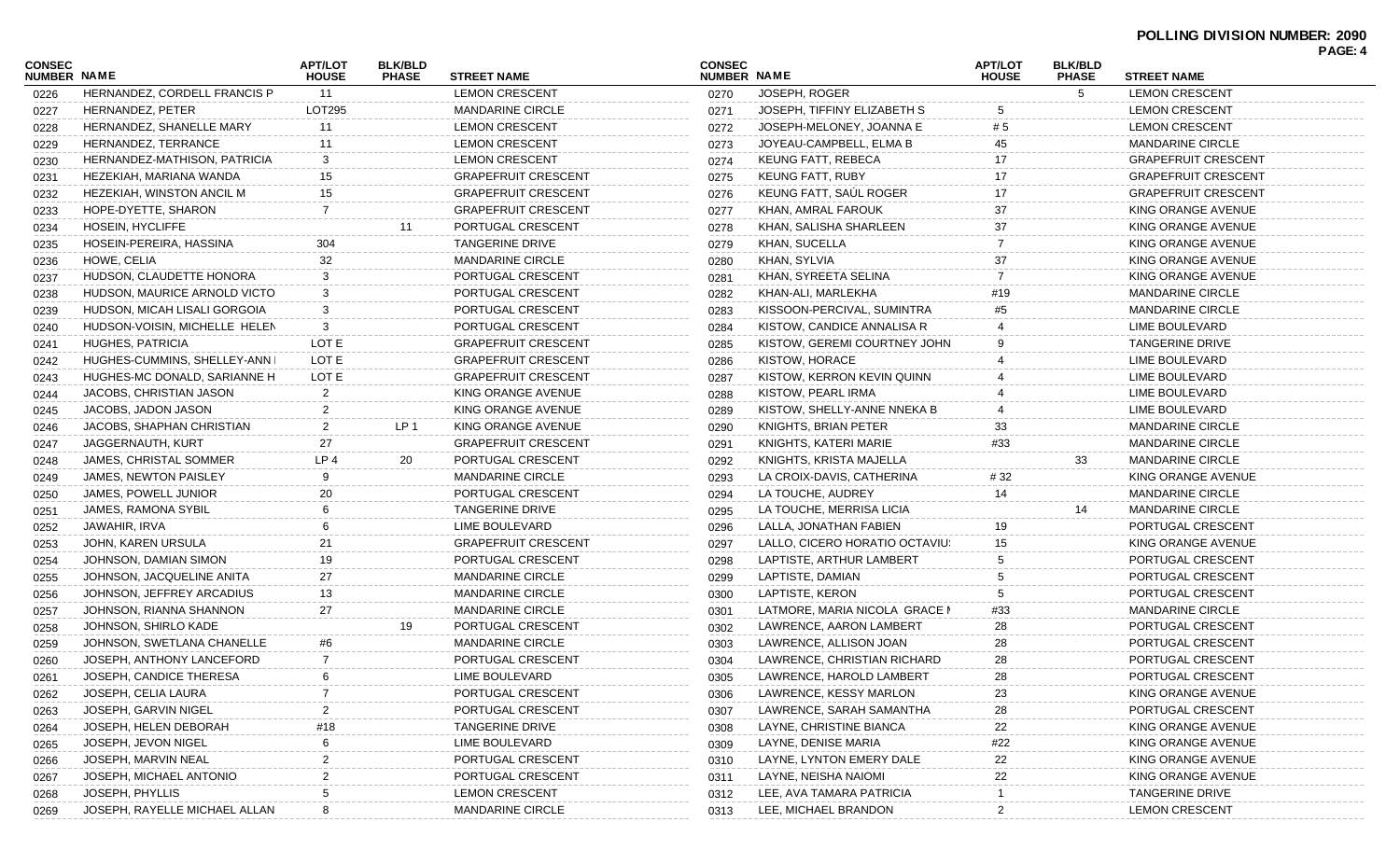| CONSEC             |                             | <b>APT/LOT</b> | <b>BLK/BLD</b> |                            | <b>CONSEC</b>      |                               | <b>APT/LOT</b> | <b>BLK/BLD</b> | PAGE: 5                     |  |
|--------------------|-----------------------------|----------------|----------------|----------------------------|--------------------|-------------------------------|----------------|----------------|-----------------------------|--|
| <b>NUMBER NAME</b> |                             | <b>HOUSE</b>   | <b>PHASE</b>   | <b>STREET NAME</b>         | <b>NUMBER NAME</b> |                               | <b>HOUSE</b>   | <b>PHASE</b>   | <b>STREET NAME</b>          |  |
| 0314               | LEE, MICHAEL RANDOLPH       | 16             |                | PORTUGAL CRESCENT          | 0358               | MC EACHRANE, RENÉE ALANA      | 18             |                | <b>TANGERINE DRIVE</b>      |  |
| 0315               | LEE, SYLVANIA               |                | 2              | <b>LEMON CRESCENT</b>      | 0359               | MC PHERSON-GAY, VICTORIA M    | 11             |                | TANGERINE DRIVE             |  |
| 0316               | LEE, VICTORIE CATHERINE     | 2              |                | <b>LEMON CRESCENT</b>      | 0360               | MELVILLE, JONNELLE MORGANA L  | 30             |                | PORTUGAL CRESCENT           |  |
| 0317               | LEE KAM, ANDREW CHARLES     | 28             |                | <b>MANDARINE CIRCLE</b>    | 0361               | MELVILLE, KAREEM KEVAN PAUL   | 30             |                | PORTUGAL CRESCENT           |  |
| 0318               | LEE KAM, ANTHONY PETER      | 28             |                | <b>MANDARINE CIRCLE</b>    | 0362               | MELVILLE-BRIZAN, DANIELLE A N | 30             |                | PORTUGAL CRESCENT           |  |
| 0319               | LEE POY, FRANK MARK ANTHONY | 30             |                | <b>MANDARINE CIRCLE</b>    | 0363               | MENDES, MAUREEN DELORES       | 10             |                | PORTUGAL CRESCENT           |  |
| 0320               | LEE POY, MARIA              | 30             |                | <b>MANDARINE CIRCLE</b>    | 0364               | MOHAMMED-BALLOO, ROSEMIN      |                |                | PORTUGAL CRESCENT           |  |
| 0321               | LEEKAM, CHARLES ALEXANDER   | 28             |                | MANDARINE CIRCLE           | 0365               | MOORE, GABRIELLA CLARISSA     | 38             |                | PORTUGAL CRESCENT           |  |
| 0322               | LEEKAM, LAURA GREGORIA      | 28             |                | <b>MANDARINE CIRCLE</b>    | 0366               | MOORE, NIKECIA LARISSA        | 38             |                | PORTUGAL CRESCENT           |  |
| 0323               | LEZAMA-JOSEPH, MERLANN L    |                |                | PORTUGAL CRESCENT          | 0367               | MOORE, SOPHIA MARISSA         | 38             |                | PORTUGAL CRESCENT           |  |
| 0324               | LINTON, ANDREA WENDY        | 32             |                | PORTUGAL CRESCENT          | 0368               | MOORE, THEODORE               | 38             |                | PORTUGAL CRESCENT           |  |
| 0325               | LONG, KRYSTAL STACEY        | 19             |                | PORTUGAL CRESCENT          | 0369               | MOORE, THEOLA CARISSA         | # 38           |                | PORTUGAL CRESCENT           |  |
| 0326               | LUE-FATT, ANTHONY           | 2              |                | PINTO ROAD                 | 0370               | MOOTILAL, LESLIE-ANN          | #41            |                | <b>MANDARINE CIRCLE</b>     |  |
| 0327               | LUE-FATT, KATHERINE FRAN    | 2              |                | PINTO ROAD                 | 0371               | MOOTILAL, POONIAH             | 41             |                | <b>MANDARINE CIRCLE</b>     |  |
| 0328               | LYONS, ANTHONY KEITH        | 10             |                | TANGERINE DRIVE            | 0372               | MOOTILAL, SHANNON DEODATH     | #41            |                | <b>MANDARINE CIRCLE</b>     |  |
| 0329               | LYONS-BEST, MALIKA LOUISE   | 12             |                | <b>LEMON CRESCENT</b>      | 0373               | MORRIS, ATIBA JOMO            |                |                | <b>ORANGE COURT</b>         |  |
| 0330               | MADER-KNIGHTS, MARIELLA G   | 33             |                | <b>MANDARINE CIRCLE</b>    | 0374               | MORRIS, MAUREEN VICTORIA      |                |                | <b>ORANGE COURT</b>         |  |
| 0331               | MAHABIR, RUDY ALVIN P       | 14             |                | KING ORANGE AVENUE         | 0375               | <b>MORRIS, PETER ASBERT</b>   |                |                | <b>ORANGE COURT</b>         |  |
| 0332               | MAHABIR-EDWARDS, RACHAEL J  | 24             |                | KING ORANGE AVENUE         | 0376               | MOSES, ALPHEUS OSBERT DESMOI  | #14            |                | <b>LEMON CRESCENT</b>       |  |
| 0333               | MAHARAJH, DANA-MARIE RAMONA | 12             |                | LIME BOULEVARD             | 0377               | MUNGROO, RAMDEO               | LP203          |                | CHURCHILL ROOSEVELT HIGHWAY |  |
| 0334               | MAHARAJH-GRAYSON, GLORIA    | 12             |                | LIME BOULEVARD             | 0378               | OLIVER, JAMES                 | 16             |                | <b>LEMON CRESCENT</b>       |  |
| 0335               | MANGROO, ANNA MARIA ROSA    | 36             |                | <b>MANDARINE CIRCLE</b>    | 0379               | OSBOURNE, TAHLIA GENET        |                |                | <b>MANDARINE CIRCLE</b>     |  |
| 0336               | MANGROO, CARL               | 36             |                | <b>MANDARINE CIRCLE</b>    | 0380               | PACHECO, JOVANDER             | 23             |                | KING ORANGE AVENUE          |  |
| 0337               | MANGROO, MICHAEL DOMINIC D  | #36            |                | MANDARINE CIRCLE           | 0381               | PACHECO, MARC-ANTHONY         | 23             |                | KING ORANGE AVENUE          |  |
| 0338               | MANGROO, RAFAEL JOSE MARIA  | #36            |                | MANDARINE CIRCLE           | 0382               | PADMORE, ANGELA JUDITH        |                |                | KING ORANGE AVENUE          |  |
| 0339               | MANYAIR, FLINT JOSEPH       | 19             |                | PORTUGAL CRESCENT          | 0383               | PADMORE, BRENT ANTHONY        |                |                | KING ORANGE AVENUE          |  |
| 0340               | MANYAIR, JOANN JOAN         | 19             |                | PORTUGAL CRESCENT          | 0384               | PADMORE, DALE JEROME          |                |                | KING ORANGE AVENUE          |  |
| 0341               | MARIN, STACY CATHERINE      | 20             |                | MANDARINE CIRCLE           | 0385               | PADMORE, KIRK GERARD          |                |                | KING ORANGE AVENUE          |  |
| 0342               | MARLUN, ELMA                |                |                | PINTO ROAD                 | 0386               | PADMORE, MECCAH BREANNA       |                |                | KING ORANGE AVENUE          |  |
| 0343               | MARLUN, SHARON ANN          |                |                | PINTO ROAD                 | 0387               | PADMORE, NIA ALYSHA           |                | 5              | KING ORANGE AVENUE          |  |
| 0344               | MARTIN, DANIELLA VIVICA     | #26            |                | PORTUGAL CRESCENT          | 0388               | PADMORE, SEAN MATTHEW         |                |                | KING ORANGE AVENUE          |  |
| 0345               | MARTIN, DEVAUGHN PETER      | #26            |                | PORTUGAL CRESCENT          | 0389               | PAJOTTE-PRESCOTT, BERNADETTE  | 8              |                | <b>MANDARINE CIRCLE</b>     |  |
| 0346               | MARTIN, GEORGE NICHOLAS N   | 375            |                | KING ORANGE AVENUE         | 0390               | PANTIN, ADANA KAZIAH          |                |                | PORTUGAL CRESCENT           |  |
| 0347               | MARYOUNG, CECIL ALOY        | 23             |                | KING ORANGE AVENUE         | 0391               | PANTIN, BARBARA               |                |                | PORTUGAL CRESCENT           |  |
| 0348               | MARYOUNG, SHARON MARION     | 23             |                | KING ORANGE AVENUE         | 0392               | PANTIN, VICTOR STEPHEN        | 40             |                | PORTUGAL CRESCENT           |  |
| 0349               | MATHISON, NORMAN ANTHONY    | 3              |                | <b>LEMON CRESCENT</b>      | 0393               | PANTIN, VINCENT FRANCIS       | 40             |                | PORTUGAL CRESCENT           |  |
| 0350               | <b>MATTEI, DOMINIC</b>      |                |                | <b>ORANGE COURT</b>        | 0394               | PAUL, CERVANTES RICHARD       |                |                | <b>GRAPEFRUIT CRESCENT</b>  |  |
| 0351               | MATTEI, PETER               |                |                | <b>ORANGE COURT</b>        | 0395               | PAUL, CERVANTES RICHARD JNR   |                | 3              | <b>GRAPEFRUIT CRESCENT</b>  |  |
| 0352               | MATTEI, THERESA MARGARITE H |                |                | ORANGE COURT               | 0396               | PAUL, TE HILLA MILAGRO        | #18            |                | PINTO ROAD                  |  |
| 0353               | MATTHEW, ADRIAN             | 34A            |                | KING ORANGE AVENUE         | 0397               | PAYNTER, ALLISON MARGARET     | 16             |                | KING ORANGE AVENUE          |  |
| 0354               | MC DONALD, BETTY            | 17             |                | PORTUGAL CRESCENT          | 0398               | PAYNTER, CAROL MYNAHWATTI     | 16             |                | KING ORANGE AVENUE          |  |
| 0355               | MC DONALD, MARISA ANNA      | 17             |                | PORTUGAL CRESCENT          | 0399               | PAYNTER, KELVIN DAMIAN        | 16             |                | KING ORANGE AVENUE          |  |
| 0356               | MC DONALD, RICHARD ANDERSON | LOT E          |                | <b>GRAPEFRUIT CRESCENT</b> | 0400               | PAYNTER, SINAI LEONARD        |                | #16            | KING ORANGE AVENUE          |  |
| 0357               | MC DOWALL, MARISA MARVA     | 2A             |                | <b>LEMON CRESCENT</b>      | 0401               | PERCIVAL, GODFREY FRANCIS ERR | 5              |                | <b>MANDARINE CIRCLE</b>     |  |
|                    |                             |                |                |                            |                    |                               |                |                |                             |  |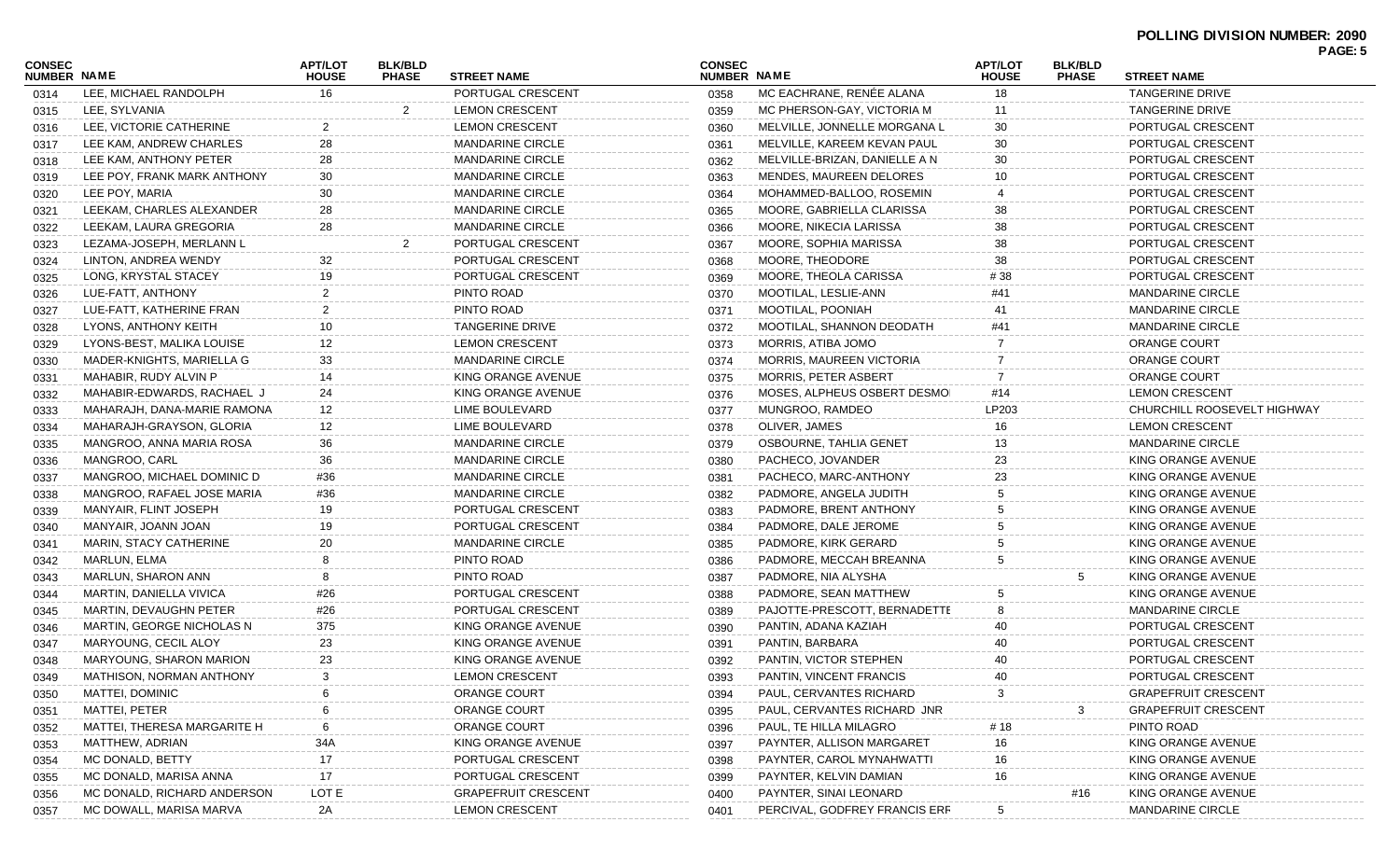|                              |                                |                                |                                |                            |                              |                               |                                |                                |                            | <b>FAGE.U</b> |
|------------------------------|--------------------------------|--------------------------------|--------------------------------|----------------------------|------------------------------|-------------------------------|--------------------------------|--------------------------------|----------------------------|---------------|
| CONSEC<br><b>NUMBER NAME</b> |                                | <b>APT/LOT</b><br><b>HOUSE</b> | <b>BLK/BLD</b><br><b>PHASE</b> | <b>STREET NAME</b>         | <b>CONSEC</b><br>NUMBER NAME |                               | <b>APT/LOT</b><br><b>HOUSE</b> | <b>BLK/BLD</b><br><b>PHASE</b> | <b>STREET NAME</b>         |               |
| 0402                         | PEREIRA, HERMAN                |                                | #304                           | TANGERINE DRIVE            | 0446                         | ROBERTSON, SOLANGE ALEXANDR   | #18                            |                                | LIME BOULEVARD             |               |
| 0403                         | PERRYMAN, MERLIN THERESA       |                                |                                | TANGERINE DRIVE            | 0447                         | ROBINSON-PAUL, AVALON VERNES  |                                |                                | <b>GRAPEFRUIT CRESCENT</b> |               |
| 0404                         | PHILLIP, MARK SEAN RYAN        |                                |                                | LIME BOULEVARD             | 0448                         | RODRIGUES, MARK ALLAN RANDAL  | 15                             |                                | KING ORANGE AVENUE         |               |
| 0405                         | PIERRE, BEVERLY MARIA          |                                |                                | <b>LEMON CRESCENT</b>      | 0449                         | RODRIGUEZ, CHARLES MICHAEL    |                                |                                | KING ORANGE AVENUE         |               |
| 0406                         | PIERRE, NICOLE LISA LORRAINE   |                                |                                | <b>LEMON CRESCENT</b>      | 0450                         | RODRIGUEZ, DOREEN             | 22                             |                                | <b>MANDARINE CIRCLE</b>    |               |
| 0407                         | POLLARD, KESLEY                |                                |                                | <b>LEMON CRESCENT</b>      | 0451                         | RODRIGUEZ-WILLIAMS, HAZEL ANN | 10                             |                                | KING ORANGE AVENUE         |               |
| 0408                         | POONWASSIE, GABRIELLA VINITA   |                                |                                | TANGERINE DRIVE            | 0452                         | ROMANY, LYNDA LEE PAULA       | 27                             |                                | <b>GRAPEFRUIT CRESCENT</b> |               |
| 0409                         | PRESCOTT, ALYSSA MARIA         | #8                             |                                | <b>MANDARINE CIRCLE</b>    | 0453                         | ROMEO, FRANCIA CARLENE        | 2                              |                                | PORTUGAL CRESCENT          |               |
| 0410                         | PRIETO, MALDON                 | 31                             |                                | <b>GRAPEFRUIT CRESCENT</b> | 0454                         | ROSE, HENRY                   |                                | 33                             | KING ORANGE AVENUE         |               |
| 0411                         | PRIETO, NETFA KYRON            | 31                             |                                | <b>GRAPEFRUIT CRESCENT</b> | 0455                         | ROSE, RIAN ROLAND             | 33                             |                                | KING ORANGE AVENUE         |               |
| 0412                         | QUASHIE, ELIZABETH M P         | 29                             |                                | <b>GRAPEFRUIT CRESCENT</b> | 0456                         | ROSTANT, ALICIA               | 15                             |                                | KING ORANGE AVENUE         |               |
| 0413                         | QUASHIE, GILLIAN THERESE       | 29                             |                                | <b>GRAPEFRUIT CRESCENT</b> | 0457                         | ROWE, JOEL DUANE              |                                |                                | <b>LEMON CRESCENT</b>      |               |
| 0414                         | QUASHIE, JEAN                  | 29                             |                                | <b>GRAPEFRUIT CRESCENT</b> | 0458                         | RUDDER, EDSEL GEORGE VICTOR   |                                |                                | <b>MANDARINE CIRCLE</b>    |               |
| 0415                         | QUASHIE, KATHY-ANN MONICA      | 29                             |                                | <b>GRAPEFRUIT CRESCENT</b> | 0459                         | RUDDER, HELEN                 |                                |                                | <b>MANDARINE CIRCLE</b>    |               |
| 0416                         | RAJPAULSINGH, BABY             | 26                             |                                | <b>MANDARINE CIRCLE</b>    | 0460                         | RUDDER, JASON                 |                                |                                | <b>MANDARINE CIRCLE</b>    |               |
| 0417                         | RAJPAULSINGH, KEN              | 26                             |                                | <b>MANDARINE CIRCLE</b>    | 0461                         | RUDDER, KYLE ANTON            |                                |                                | <b>MANDARINE CIRCLE</b>    |               |
| 0418                         | RAJPAULSINGH, KENDELL          | 26                             |                                | <b>MANDARINE CIRCLE</b>    | 0462                         | RUIZ, REAGAN CHRISTIAN        | 19                             |                                | <b>GRAPEFRUIT CRESCENT</b> |               |
| 0419                         | RAJPAULSINGH, KIMBALENE        | 26                             |                                | <b>MANDARINE CIRCLE</b>    | 0463                         | RUIZ, VASTI                   | 19                             |                                | <b>GRAPEFRUIT CRESCENT</b> |               |
| 0420                         | RAJPAULSINGH, SAMSUNDAR        | 26                             |                                | <b>MANDARINE CIRCLE</b>    | 0464                         | SAMUEL, ADRIENNE MARCOVA      | 14                             |                                | PORTUGAL CRESCENT          |               |
| 0421                         | RAMCHARITAR, SOLOMON TIMOTH'   | $\mathbf{z}$                   |                                | <b>MANDARINE CIRCLE</b>    | 0465                         | SAMUEL, CARLTON               |                                |                                | PINTO ROAD                 |               |
| 0422                         | RAMDASS, JESSICA               |                                |                                | <b>LEMON CRESCENT</b>      | 0466                         | SANDERSON, TESSA DENIELLE     |                                |                                | <b>LEMON CRESCENT</b>      |               |
| 0423                         | RAMIREZ, MECHELL MARGARET      | 14                             |                                | <b>LEMON CRESCENT</b>      | 0467                         | SAVARY, HAYDEN JEFFREY        |                                |                                | PINTO ROAD                 |               |
| 0424                         | RAMPERSAD, PAULA MARIA         |                                |                                | <b>LEMON CRESCENT</b>      | 0468                         | SAVARY, HILARY JEROME         | 14                             |                                | PINTO ROAD                 |               |
| 0425                         | RAMSAY, AKIL SEAN KELLY        | 14                             |                                | PORTUGAL CRESCENT          | 0469                         | SAWH-BEDEAU, PARBATEE SARAH   | 22                             |                                | PORTUGAL CRESCENT          |               |
| 0426                         | RAMSEWAK, HARDAYE RENEE        | 29                             |                                | KING ORANGE AVENUE         | 0470                         | SAYYID, RHASHEEDA APHRODITE L | 35                             | LP 8                           | KING ORANGE AVENUE         |               |
| 0427                         | RAMSEWAK, RONALD               | 29                             |                                | KING ORANGE AVENUE         | 0471                         | SAYYID-ANDREWS, RAHEEMA       |                                |                                | KING ORANGE AVENUE         |               |
| 0428                         | RAMSEWAK, STEFAN VARMA         | 29                             |                                | KING ORANGE AVENUE         | 0472                         | SCOBIE, DALE PHALMA HERBERT   |                                |                                | PORTUGAL CRESCENT          |               |
| 0429                         | RAMSEWAK, STEVEN MICHAEL       | 29                             |                                | KING ORANGE AVENUE         | 0473                         | <b>SCOTT, PURNELL</b>         |                                |                                | KING ORANGE AVENUE         |               |
| 0430                         | RANSOME, PEARL                 | 23                             |                                | PORTUGAL CRESCENT          | 0474                         | SCOTT, SUSAN                  |                                |                                | KING ORANGE AVENUE         |               |
| 0431                         | RATTAN-VITALIS, DAREN ANGELO   | 25                             |                                | KING ORANGE AVENUE         | 0475                         | SHANKLIN, ALANA PATRICIA ANN  |                                | 21                             | KING ORANGE AVENUE         |               |
| 0432                         | RATTAN-VITALIS, SHANICE CHANEL | 25                             |                                | KING ORANGE AVENUE         | 0476                         | SHANKLIN, CORDELLE JARED D    | 21                             |                                | KING ORANGE AVENUE         |               |
| 0433                         | REYES, ANDRE JUSTIN            | #20                            |                                | <b>MANDARINE CIRCLE</b>    | 0477                         | SIMON-DYETTE, LESELLI ANDREA  |                                |                                | <b>GRAPEFRUIT CRESCENT</b> |               |
| 0434                         | REYES, CELINE MELANIE          | 20                             |                                | <b>MANDARINE CIRCLE</b>    | 0478                         | SINGH, CECIL                  | 11                             |                                | <b>LEMON CRESCENT</b>      |               |
| 0435                         | REYES, JULIA WENDY             | 20                             |                                | <b>MANDARINE CIRCLE</b>    | 0479                         | SINGH, CHUNIRANI JOYCE        |                                |                                | PINTO ROAD                 |               |
| 0436                         | REYES, PETER ROBERT            | 20                             |                                | <b>MANDARINE CIRCLE</b>    | 0480                         | SINGH, KENNETH                | 3                              |                                | ORANGE COURT               |               |
| 0437                         | REYES, WINFIELD LINCOLN        | 20                             |                                | MANDARINE CIRCLE           | 0481                         | SINGH, LYNETTE                |                                |                                | ORANGE COURT               |               |
| 0438                         | <b>RICE, ANTON ERICSSON</b>    | 27                             |                                | PORTUGAL CRESCENT          | 0482                         | SINGH, MERLINA                |                                |                                | ORANGE COURT               |               |
| 0439                         | RIVERS, WAYNE                  |                                | 28                             | KING ORANGE AVENUE         | 0483                         | SINGH, THOMAS CHANDRABOSE     |                                |                                | <b>TANGERINE DRIVE</b>     |               |
| 0440                         | ROACH, ELIZABETH               | 30                             |                                | PORTUGAL CRESCENT          | 0484                         | SMART, SUMMER MIGNON          |                                |                                | KING ORANGE AVENUE         |               |
| 0441                         | ROACH-BENN, SHEREZA            |                                | 43.                            | <b>MANDARINE CIRCLE</b>    | 0485                         | SMITH, RICHARD WILLIAM        |                                |                                | <b>ORANGE COURT</b>        |               |
| 0442                         | ROACH-MOORE, MARJORIE LOUISE   | 38                             |                                | PORTUGAL CRESCENT          | 0486                         | SMITH-MARTIN, RENEE AKILAH    |                                | LP373                          | <b>ORANGE COURT</b>        |               |
| 0443                         | ROBERTS, CLEMENT EVANS         |                                |                                | <b>LEMON CRESCENT</b>      | 0487                         | SOLOMON, MARCUS EMMANUEL      |                                |                                | <b>ORANGE COURT</b>        |               |
| 0444                         | ROBERTS, DEVIN CLEMENT JAMES   |                                |                                | <b>LEMON CRESCENT</b>      | 0488                         | SOOKNANAN, NANCY MARIA        |                                | 3                              | <b>MANDARINE CIRCLE</b>    |               |
| 0445                         | ROBERTS, KYRIE JEFFERSON K     |                                |                                | <b>GRAPEFRUIT CRESCENT</b> | 0489                         | SOOKNANAN, PATRICIA           | 3                              |                                | <b>MANDARINE CIRCLE</b>    |               |
|                              |                                |                                |                                |                            |                              |                               |                                |                                |                            |               |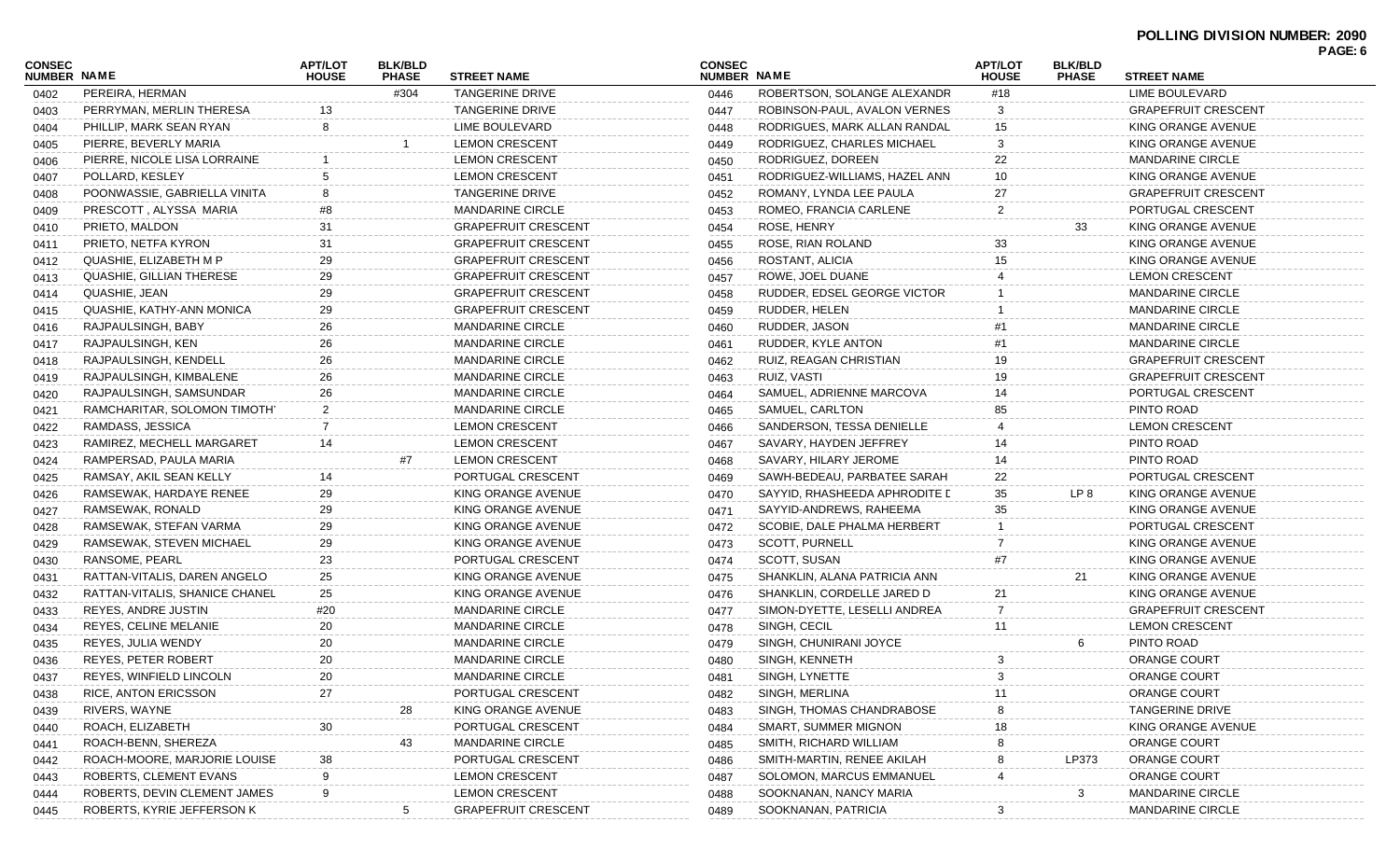| CONSEC<br><b>NUMBER NAME</b> |                                   | <b>APT/LOT</b><br><b>HOUSE</b> | <b>BLK/BLD</b><br><b>PHASE</b> | <b>STREET NAME</b>         |
|------------------------------|-----------------------------------|--------------------------------|--------------------------------|----------------------------|
| 0490                         | SOOKNANAN, TIMOTHY NATHANIEL      | #3                             |                                | <b>MANDARINE CIRCLE</b>    |
| 0491                         | SOVERALL, ANSON PERRIN            |                                | 18                             | <b>MANDARINE CIRCLE</b>    |
| 0492                         | SOVERALL, BERNADINE INGRID M      | 0012                           |                                | PINTO ROAD                 |
| 0493                         | SOVERALL, BRENT LENNOX DAVID      | $12 \overline{ }$              |                                | PINTO ROAD                 |
| 0494                         | SOVERALL, ISCIA BERNADINE         | $12 \overline{ }$              |                                | PINTO ROAD                 |
| 0495                         | SOVERALL, KESI BROOK              | $12 \overline{ }$              |                                | PINTO ROAD                 |
| 0496                         | SOVERALL, LENNOX E HO             | 12                             |                                | PINTO ROAD                 |
| 0497                         | SOVERALL, PETER ANSLEM            | 18                             |                                | <b>MANDARINE CIRCLE</b>    |
| 0498                         | SOVERALL, RICHARD KIRK ANTHON     | 12                             |                                | PINTO ROAD                 |
| 0499                         | SOVERALL, SHARI SANURA            | 12                             |                                | PINTO ROAD                 |
| 0500                         | SPRINGER, ANNE JOAN REGINA        | 14                             |                                | TANGERINE DRIVE            |
| 0501                         | SQUIRES, ELIZABETH                | 4                              |                                | PINTO ROAD                 |
| 0502                         | SUBERO, JESSEL KHARI              | 15                             |                                | TANGERINE DRIVE            |
| 0503                         | SUBERO, KEITH COURTNEY M          | 15                             |                                | TANGERINE DRIVE            |
| 0504                         | SUBERO, LINDA THERESA             | 15                             |                                | TANGERINE DRIVE            |
| 0505                         | SUBERO, SHAKKA COURTNEY           | 15                             |                                | TANGERINE DRIVE            |
| 0506                         | SUPERVILLE, GARY DAMIEN           | 31 A                           |                                | KING ORANGE AVENUE         |
| 0507                         | SWANSTON, JUDITH                  | 11                             |                                | <b>GRAPEFRUIT CRESCENT</b> |
| 0508                         | SWANSTON, KEITH MANTROY           | 11                             |                                | <b>GRAPEFRUIT CRESCENT</b> |
| 0509                         | SWANSTON, KIOLA CARMEL SIMON      | 11                             |                                | <b>GRAPEFRUIT CRESCENT</b> |
| 0510                         | SWANSTON, ORIN MARC EMILE         | 11                             |                                | <b>GRAPEFRUIT CRESCENT</b> |
| 0511                         | TAYLOR, JOANN ISMAY               | #13                            |                                | PORTUGAL CRESCENT          |
| 0512                         | THOMAS, HUBERT ROY HORACE         | 31                             |                                | KING ORANGE AVENUE         |
| 0513                         | THOMAS, LEAH TAMICA               | 11                             |                                | KING ORANGE AVENUE         |
| 0514                         | THOMAS, MARY LOTYS                | #31                            |                                | KING ORANGE AVENUE         |
| 0515                         | THOMAS, NORA JOSEPHINE            | 18                             |                                | KING ORANGE AVENUE         |
| 0516                         | THOMAS, SEAN CORDEL               | # 11                           |                                | KING ORANGE AVENUE         |
| 0517                         | THOMAS-VIALMOSA, JOYCELYN C       | 6                              |                                | PORTUGAL CRESCENT          |
| 0518                         | THOMPSON, ANSLEM                  | 31                             |                                | <b>MANDARINE CIRCLE</b>    |
| 0519                         | THOMPSON, CALYSSA CHRISTINE       | 31                             |                                | <b>MANDARINE CIRCLE</b>    |
| 0520                         | THOMPSON, CHELL ANTONIO           | #31                            |                                | <b>MANDARINE CIRCLE</b>    |
| 0521                         | THOMSON, ROSEMARY ELEANOR         | 5                              |                                | TANGERINE DRIVE            |
| 0522                         | TRACEY, FELISA MARIA              | 16                             |                                | LIME BOULEVARD             |
| 0523                         | TRACEY, JANINE KARA               | 16                             |                                | LIME BOULEVARD             |
| 0524                         | TRACEY, MICHAEL                   | 16                             |                                | LIME BOULEVARD             |
| 0525                         | TRACEY, VERONICA                  | 16                             |                                | LIME BOULEVARD             |
| 0526                         | TROTMAN, KAREEM RIVALDO           | #19                            |                                | PORTUGAL CRESCENT          |
| 0527                         | VIALMOSA, VICTOR                  | 6                              |                                | PORTUGAL CRESCENT          |
| 0528                         | VILLAROEL, LESLIE-ANN ANIKA       | 18                             |                                | LIME BOULEVARD             |
| 0529                         | VITALIS, CHERRY-ANN LOUISE        | 25                             |                                | KING ORANGE AVENUE         |
| 0530                         | WALKER, NKOSI JUSTIN              |                                | 32                             | PORTUGAL CRESCENT          |
| 0531                         | <b>WALKER, RICHARD THEOPHILUS</b> | 32                             |                                | PORTUGAL CRESCENT          |
| 0532                         | WALLERSON, OSCAR LELAND HERN      | 13                             |                                | PORTUGAL CRESCENT          |
| 0533                         | WALTERS, JAMEEL ALLAN             | 4                              |                                | ORANGE COURT               |

| <b>CONSEC</b><br><b>NUMBER</b> | <b>NAME</b>                    | <b>APT/LOT</b><br><b>HOUSE</b> | <b>BLK/BLD</b><br><b>PHASE</b> | <b>STREET NAME</b>         |
|--------------------------------|--------------------------------|--------------------------------|--------------------------------|----------------------------|
| 0534                           | WEEKES, DIANNI KAELYN DHANJA   | #10                            |                                | LIME BOULEVARD             |
| 0535                           | WELLS, COLIN KIRK MATTHEW      | 15                             |                                | PORTUGAL CRESCENT          |
| 0536                           | WHITE, LISA NATALIE            |                                | 8                              | LIME BOULEVARD             |
| 0537                           | <b>WILLIAMS, MERVYN ROBERT</b> | #10                            |                                | KING ORANGE AVENUE         |
| 0538                           | WILLIAMS-RILEY, MARCIA         | 30A                            |                                | KING ORANGE AVENUE         |
| 0539                           | WILLOCK, WINSTON EDWARD        |                                |                                | <b>GRAPEFRUIT CRESCENT</b> |
| 0540                           | WILSON, LLEWELLYN ARTHUR       | 21                             |                                | <b>MANDARINE CIRCLE</b>    |
| 0541                           | WILSON, MICHELE NATASHA        | #25                            |                                | PORTUGAL CRESCENT          |
| 0542                           | WILSON-JOSEPH, STACY KRYSTAL   | 25                             |                                | KING ORANGE AVENUE         |
| 0543                           | WONG, CLAYTON ANDREW           | 4                              |                                | KING ORANGE AVENUE         |
| 0544                           | YOUNG, ALBERT                  |                                |                                | KING ORANGE AVENUE         |
| 0545                           | YOUNG, PEARL                   |                                |                                | KING ORANGE AVENUE         |
| 0546                           | ZAMPTY, OMARI KAHIEL JOSEPH    | 16                             |                                | <b>MANDARINE CIRCLE</b>    |